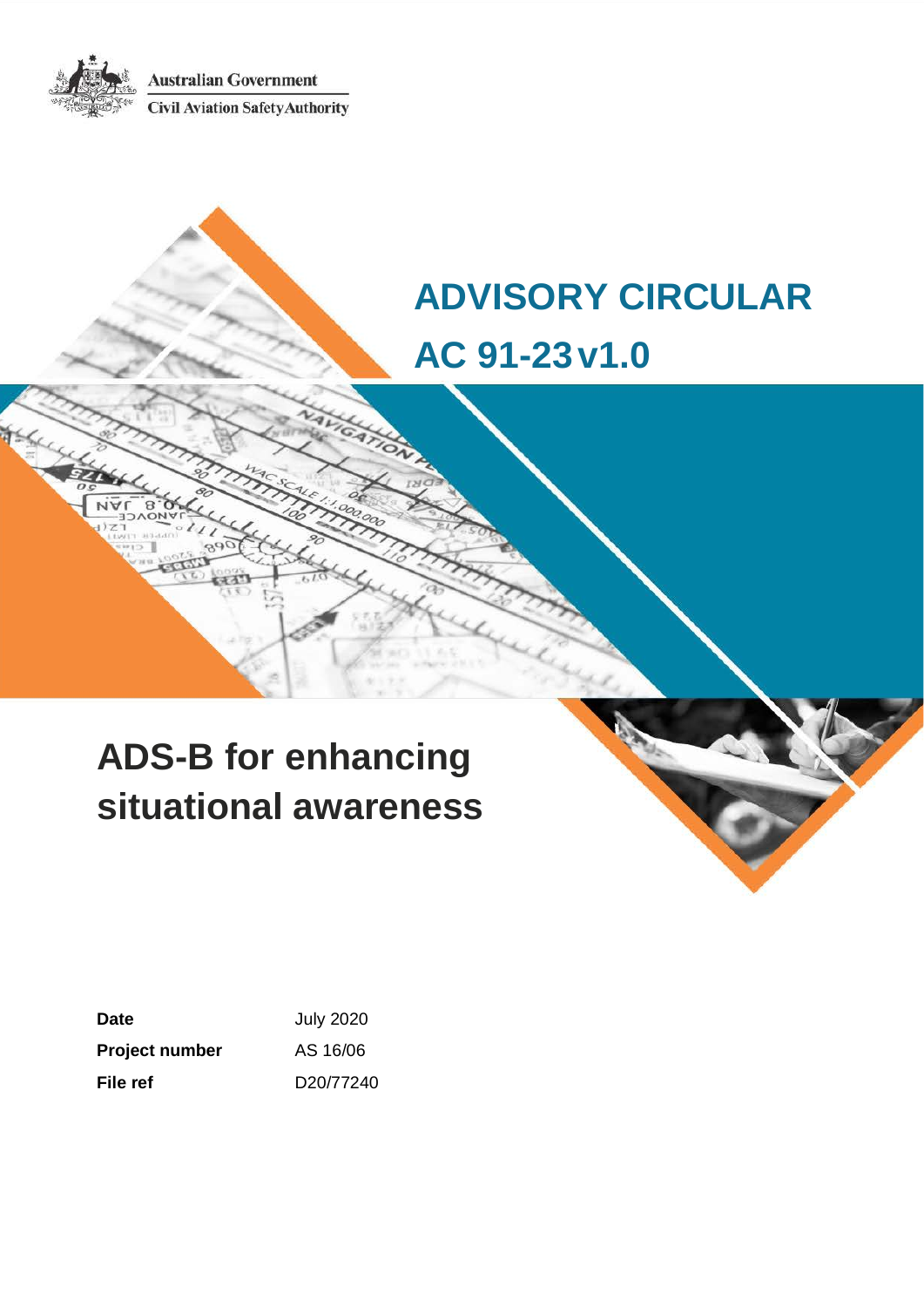Advisory Circulars are intended to provide advice and guidance to illustrate a means, but not necessarily the only means, of complying with the Regulations, or to explain certain regulatory requirements by providing informative, interpretative and explanatory material.

**Advisory Circulars should always be read in conjunction with the relevant regulations.**

### Audience

This advisory circular (AC) applies to:

- Aircraft owners and operators
- **Pilots**
- Air traffic service providers

### Purpose

This AC provides advice to aircraft owners and pilots about enhancing their situational awareness during flight through the use of Automatic Dependent Surveillance - Broadcast (ADS-B) technology

### For further information

For further information, contact CASA's Flight Standards Branch and Airworthiness Standards Branch (telephone 131 757).

### **Status**

This version of the AC is approved by the Manager, Flight Standards Branch.

| Version | Date <sup>1</sup> | Details     |
|---------|-------------------|-------------|
| v1.0    | <b>June 2020</b>  | Initial AC. |

Unless specified otherwise, all subregulations, regulations, divisions, subparts and parts referenced in this AC are references to the *Civil Aviation Safety Regulations 1998 (CASR)*.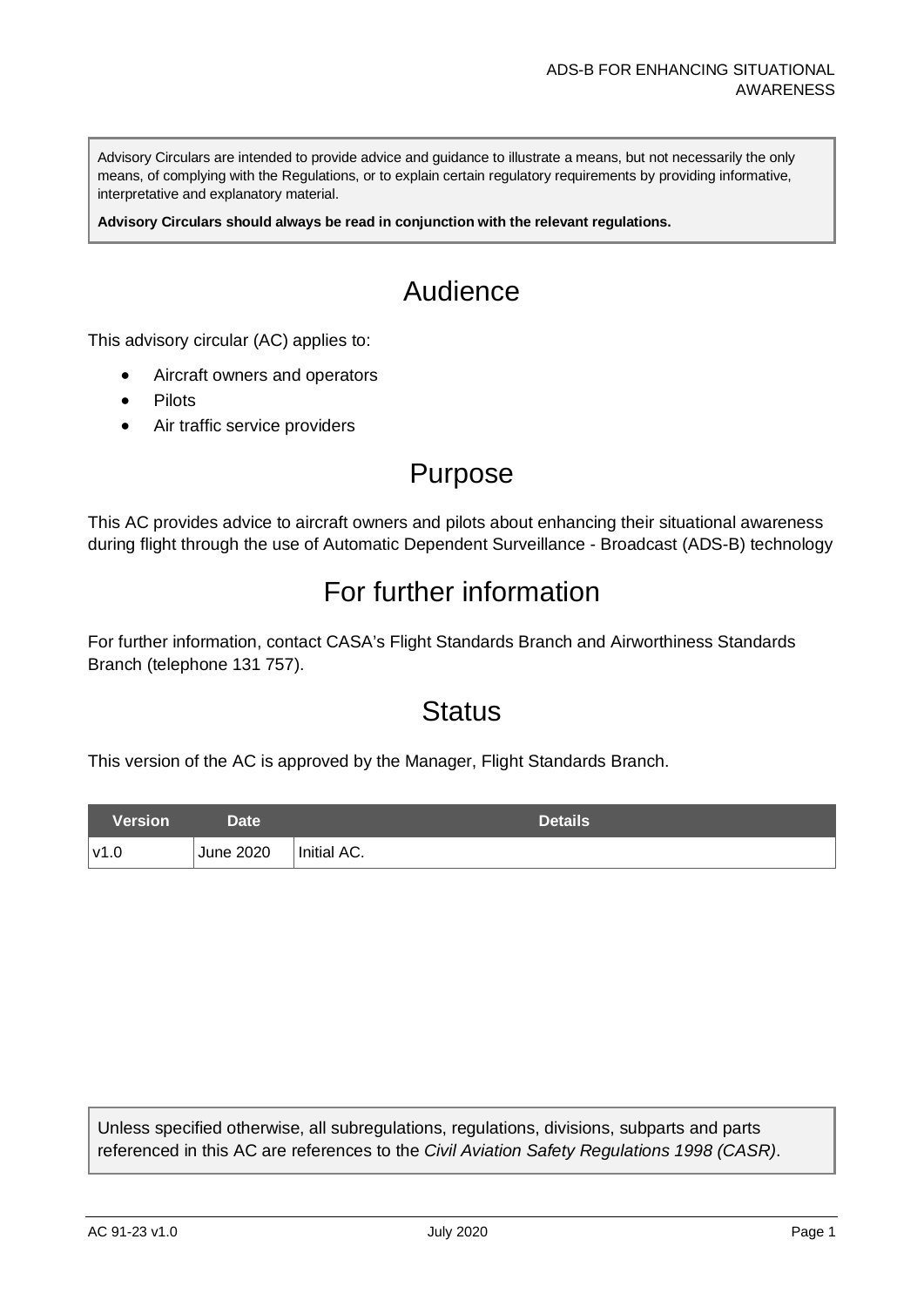### **Contents**

| 1            |                   | <b>Reference material</b>                                          | 4              |
|--------------|-------------------|--------------------------------------------------------------------|----------------|
|              | 1.1               | Acronyms                                                           | 4              |
|              | 1.2               | <b>Definitions</b>                                                 | 5              |
|              | 1.3               | References                                                         | 5              |
|              | 1.4               | Forms                                                              | 6              |
| $\mathbf{2}$ |                   | <b>Introduction</b>                                                | $\overline{7}$ |
| 3            |                   | What ADS-B OUT options are there for VFR aircraft?                 | 9              |
| 4            |                   | <b>Important considerations</b>                                    | 10             |
|              | 4.1               | Pilot distraction                                                  | 10             |
|              | 4.2               | Misconfiguration can affect other users and the air traffic system | 10             |
| 5            |                   | The transponder/ADS-B carriage requirements                        | 11             |
|              | 5.2               | IFR aircraft and operating at/above FL 290                         | 11             |
|              | 5.3               | $VFR$ aircraft – a rule of thumb                                   | 11             |
|              | 5.4               | VFR aircraft - in more detail                                      | 11             |
|              | 5.5               | About Mode A/C Transponders                                        | 13             |
| 6            |                   | <b>ADS-B OUT equipment choices</b>                                 | 14             |
|              | 6.2               | Mode S transponders with ADS-B OUT                                 | 14             |
|              | 6.3               | Integrated TABS device                                             | 15             |
|              | 6.4               | Electronic conspicuity devices                                     | 15             |
| 7            |                   | <b>Enabling ADS-B OUT in different aircraft</b>                    | 18             |
|              | 7.1               | Enabling ADS-B OUT on type certified aircraft                      | 18             |
|              | 7.2               | Enabling ADS-B OUT in light sport aircraft                         | 18             |
|              | 7.3               | Enabling ADS-B OUT in experimental aircraft and others             | 19             |
| 8            |                   | <b>ADS-B OUT equipment settings</b>                                | 20             |
|              | 8.1               | Setting the correct GNSS position source performance indicators    | 20             |
|              | 8.2               | 24-bit address for ADS-B equipment including EC devices            | 20             |
| 9            |                   | ADS-B IN receiving equipment and traffic displays                  | 23             |
|              | 9.2               | ADS-B IN installation requirements                                 | 23             |
|              | 9.3               | Choosing a suitable display of information                         | 23             |
|              | <b>Appendix A</b> | Usage scenario descriptions for different ADS-B options            | 24             |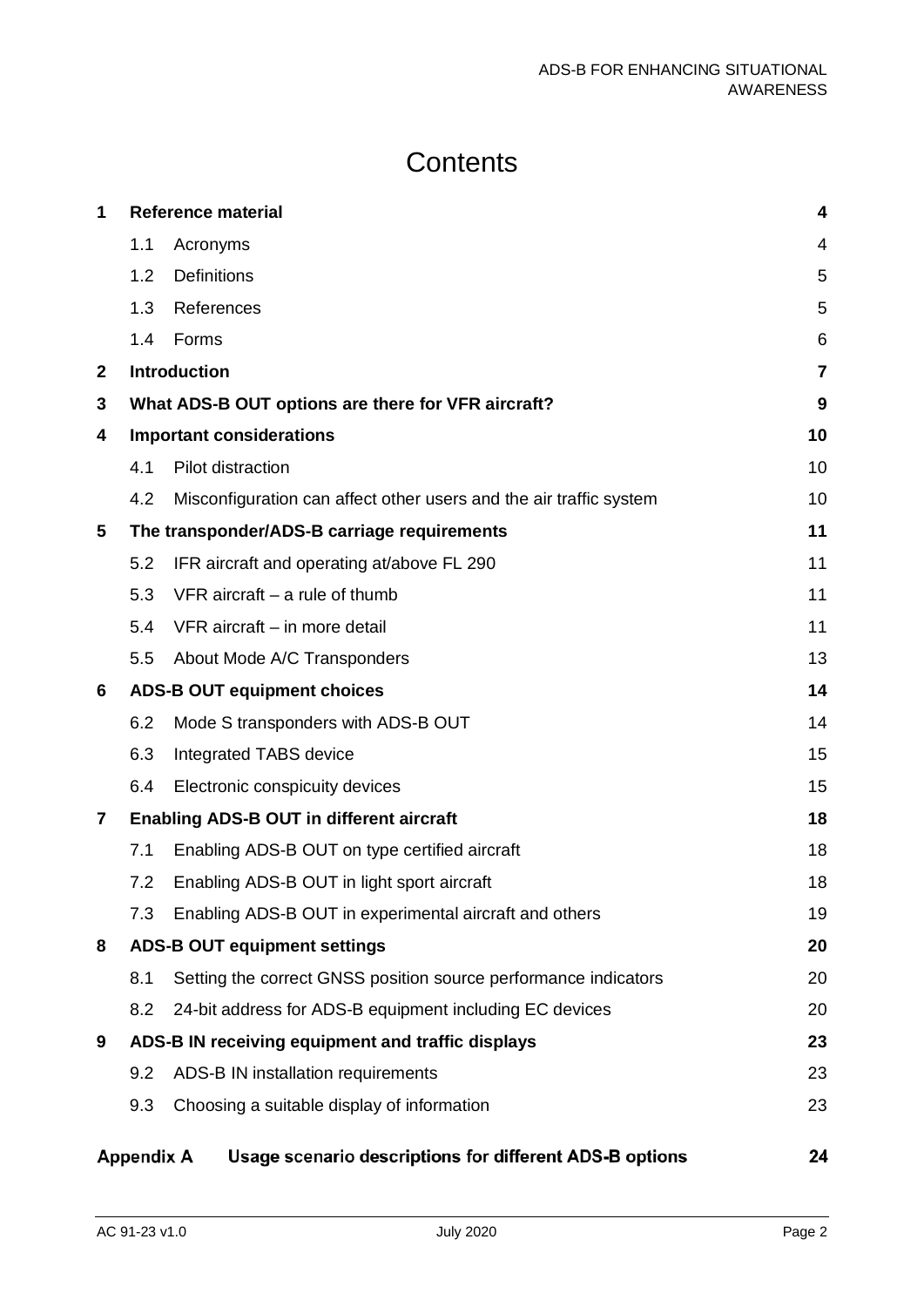#### **Appendix B** Comparison of technical and performance differences between the various ADS-B options

30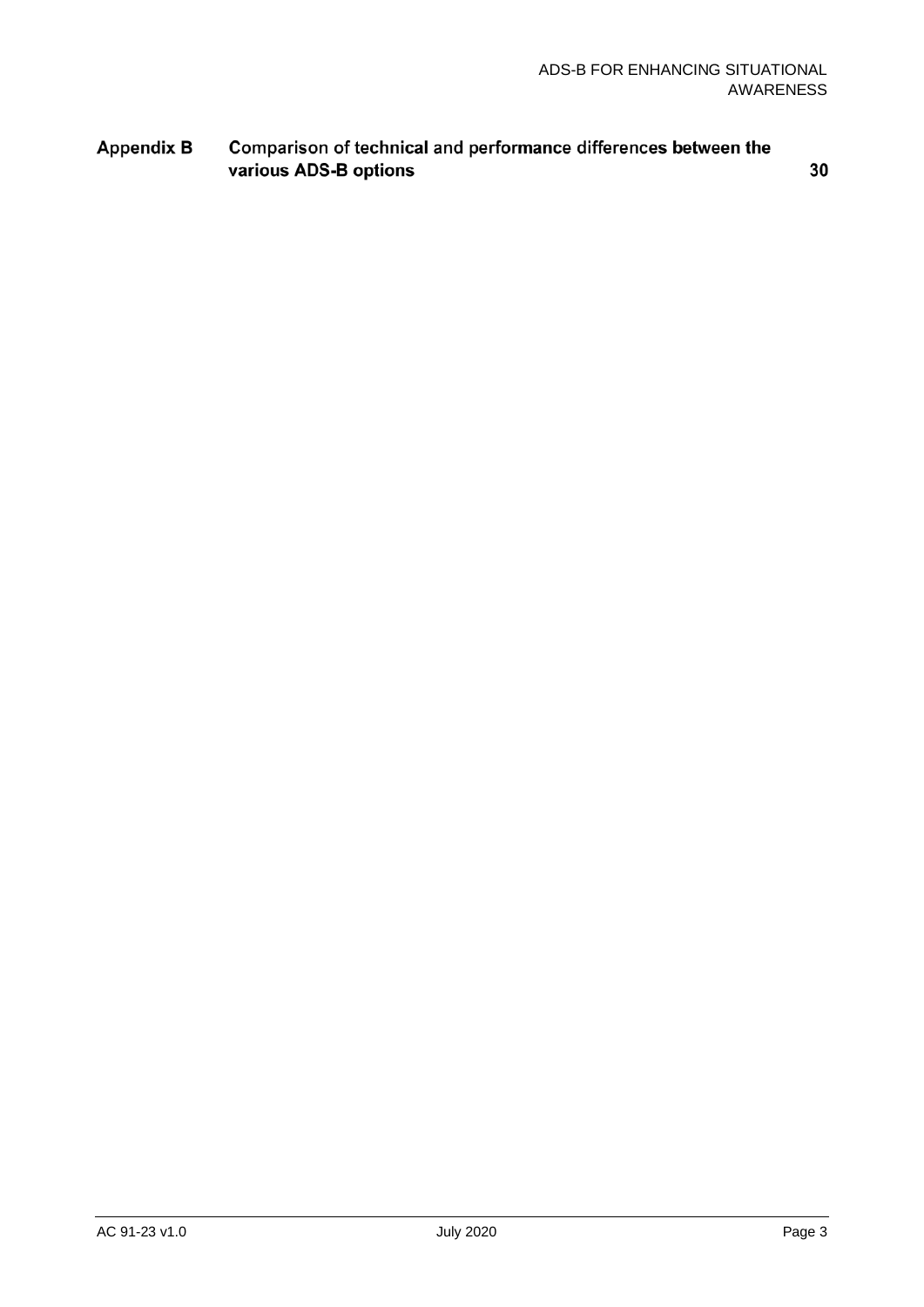### <span id="page-4-0"></span>**1 Reference material**

### <span id="page-4-1"></span>**1.1 Acronyms**

The acronyms and abbreviations used in this AC are listed in the table below.

| <b>Acronym</b> | <b>Description</b>                                                    |
|----------------|-----------------------------------------------------------------------|
| AC             | advisory circular                                                     |
| <b>AD</b>      | airworthiness directive                                               |
| ADS-B          | Automatic Dependent Surveillance - Broadcast                          |
| <b>ATC</b>     | air traffic control                                                   |
| <b>ATS</b>     | air traffic service(s)                                                |
| CAO            | <b>Civil Aviation Order</b>                                           |
| <b>CAP</b>     | <b>Civil Aviation Publication</b>                                     |
| CAR            | <b>Civil Aviation Regulations 1988</b>                                |
| <b>CASA</b>    | Civil Aviation Safety Authority                                       |
| <b>CASR</b>    | Civil Aviation Safety Regulations 1998                                |
| <b>CTAF</b>    | <b>Common Traffic Advisory Frequency</b>                              |
| DF             | downlink format                                                       |
| E(TSO)         | FAA technical standard order and/or European technical standard order |
| EC             | electronic conspicuity                                                |
| <b>GNSS</b>    | <b>Global Navigation Satellite System</b>                             |
| <b>GPS</b>     | <b>Global Positioning System</b>                                      |
| <b>IFR</b>     | instrument flight rule(s)                                             |
| <b>LSA</b>     | light sport aircraft                                                  |
| <b>OEM</b>     | original equipment manufacturer                                       |
| <b>RPAS</b>    | remotely piloted aircraft system                                      |
| <b>SDA</b>     | system design assurance                                               |
| <b>SIL</b>     | source integrity level                                                |
| <b>TABS</b>    | traffic awareness beacon system                                       |
| <b>TCAS</b>    | traffic collision avoidance system                                    |
| <b>TSO</b>     | technical standard order                                              |
| <b>VFR</b>     | visual flight rule(s)                                                 |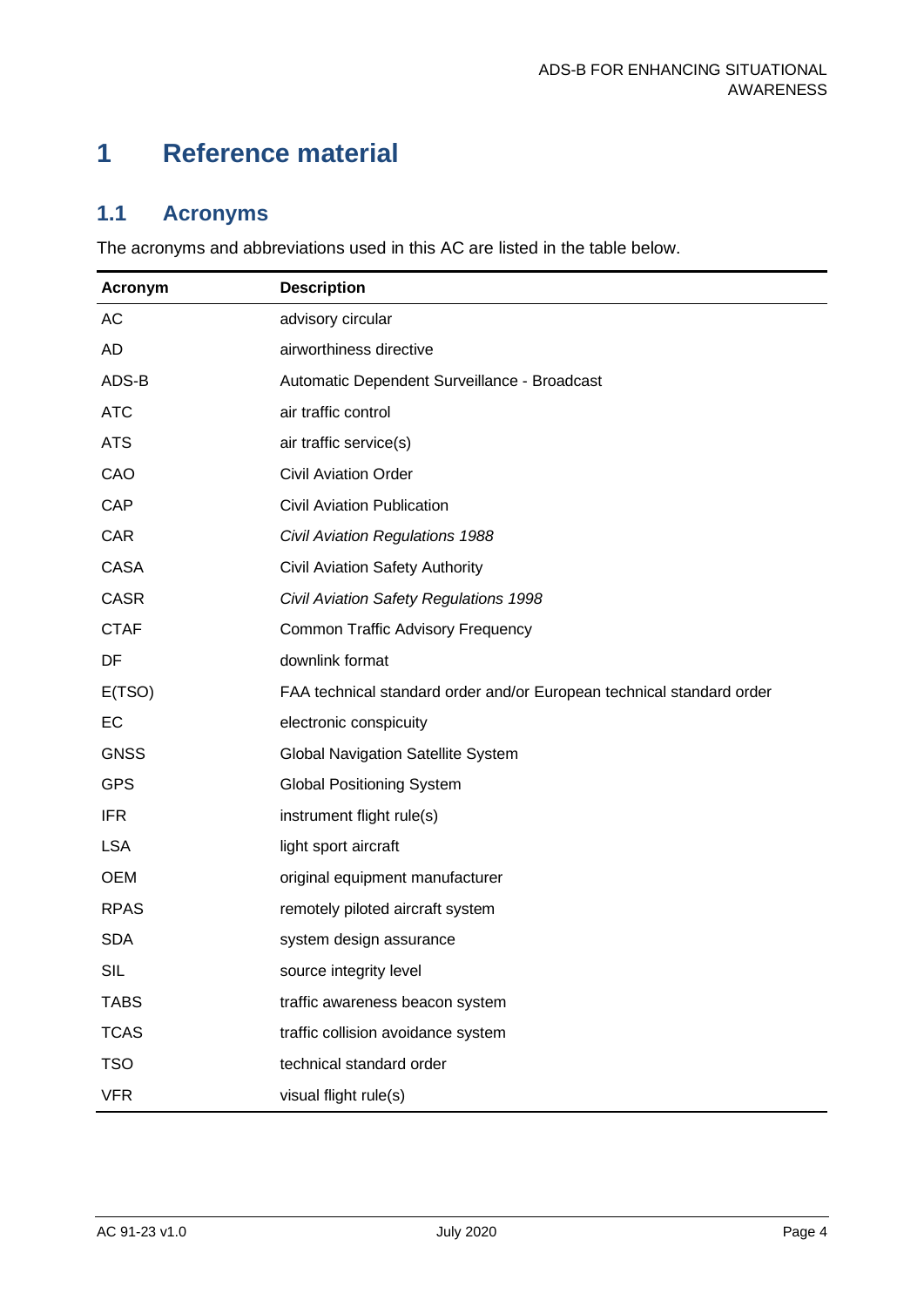#### <span id="page-5-0"></span>**1.2 Definitions**

| Term                         | <b>Definition</b>                                                                                                                                                                                 |
|------------------------------|---------------------------------------------------------------------------------------------------------------------------------------------------------------------------------------------------|
| ADS-B IN                     | The reception of or ability to receive ADS-B transmissions.                                                                                                                                       |
| ADS-B OUT                    | The transmission of or ability to transmit position and other information using<br>ADS-B.                                                                                                         |
| <b>Situational Awareness</b> | The perception of the elements in the environment within a volume of time<br>and space, the comprehension of their meaning and the projection of their<br>status in the near future. <sup>1</sup> |

Terms that have specific meaning within this AC are defined in the table below.

#### <span id="page-5-1"></span>**1.3 References**

#### **Regulations**

Regulations are available on the Federal Register of Legislation website<https://www.legislation.gov.au/>

| <b>Document</b>                                                | Title                                                                 |
|----------------------------------------------------------------|-----------------------------------------------------------------------|
| Airworthiness directive<br>AD/RAD/47                           | Periodic Testing of ATC Transponders                                  |
| Civil Aviation Order<br>(CAO) 20.18                            | Aircraft equipment - basic operational requirements                   |
| CAO 100.5                                                      | General requirements in respect of maintenance of Australian aircraft |
| Part 21 of Civil Aviation<br>Safety Regulations 1998<br>(CASR) | Certification and airworthiness requirements for aircraft and parts   |

#### **International standards**

Available on the relevant website

| <b>Document</b> | Title                                                                                                                |
|-----------------|----------------------------------------------------------------------------------------------------------------------|
| (E)TSO-C195a    | Avionics Supporting Automatic Dependent Surveillance - Broadcast<br>(ADS-B) Aircraft Surveillance Applications (ASA) |
| EUROCAE ED-194  | Minimum operational performance standards (MOPS) for aircraft surveillance<br>applications (ASA) system              |
| FAA AC 20-165B  | Airworthiness Approval of Automatic Dependent Surveillance - Broadcast OUT<br><b>Systems</b>                         |
| RTCA/DO-317A    | Minimum operational performance standards (MOPS) for aircraft surveillance<br>applications (ASA) system              |

<span id="page-5-2"></span><sup>1</sup> Endsley MR. *Toward a theory of situation awareness in dynamic systems.* Human Factors 1995;37(1):32–64.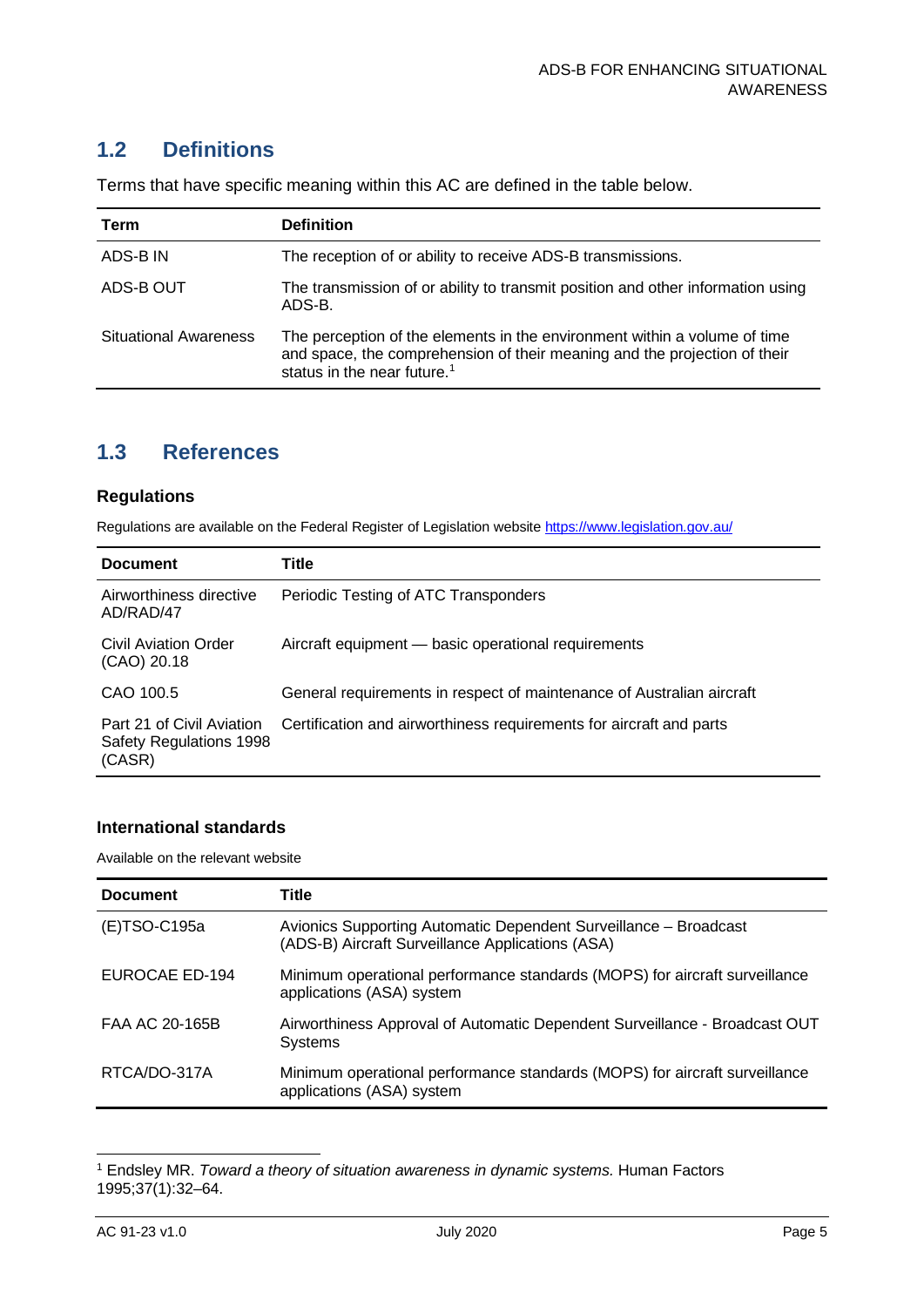| <b>Document</b>    | Title                                       |
|--------------------|---------------------------------------------|
| <b>UK CAP 1391</b> | Electronic conspicuity devices <sup>2</sup> |

#### <span id="page-6-0"></span>**1.4 Forms**

CASA's forms are available a[t http://www.casa.gov.au/forms](http://www.casa.gov.au/forms)

#### **Title**

Declaration of capability and conformance – Electronic Conspicuity (EC) device

<span id="page-6-1"></span> $2$  Published by the Civil Aviation Authority of the United Kingdom, and available at [https://publicapps.caa.co.uk/modalapplication.aspx?catid=1&pagetype=65&appid=11&mode=detail&id=72](https://publicapps.caa.co.uk/modalapplication.aspx?catid=1&pagetype=65&appid=11&mode=detail&id=7275) [75](https://publicapps.caa.co.uk/modalapplication.aspx?catid=1&pagetype=65&appid=11&mode=detail&id=7275)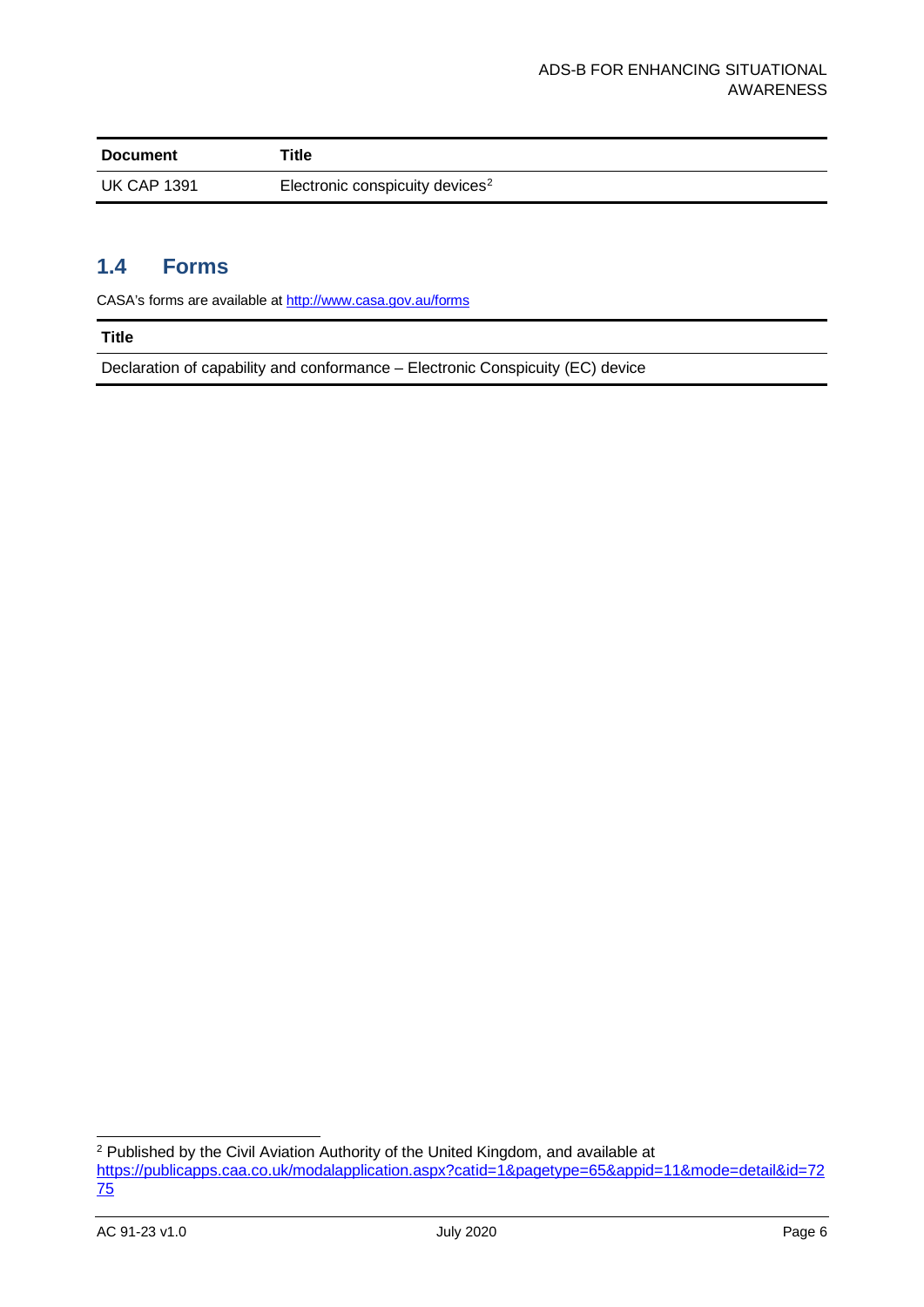### <span id="page-7-0"></span>**2 Introduction**

- 2.1.1 Pilots have long operated on the principle of 'see and avoid', which essentially means looking out for other airspace users and avoiding them.
- 2.1.2 While an effective scan is important, **knowing where to look** increases the probability of seeing and avoiding other aircraft. For many years, the primary way to inform pilots about other aircraft (and direct their visual scan) was voice communications – either pilot-to-pilot or from air traffic services.
- 2.1.3 Recent technological advances mean pilots can utilise electronic traffic alerting within the cockpit, using systems such as  $FLARM<sup>3</sup>$  $FLARM<sup>3</sup>$  $FLARM<sup>3</sup>$ , and the traffic display features in tablet applications (apps).
- 2.1.4 Tablet apps receive traffic information two ways either through the mobile phone network or by connecting the tablet to an ADS-B receiver.
- 2.1.5 The ability to electronically *receive traffic information* is understood and being used by many pilots. However, the total system is incomplete because relatively few VFR aircraft are **transmitting position information** in a form that is universally detectable by other aircraft.
- 2.1.6 While use of the mobile phone network for position information may provide electronic position information, there are issues with this method. For example, aircraft may be operating outside of mobile phone reception and consequently may not receive traffic information. Also, there may be delays in transmission or reception (latency), potentially causing variation between displayed and actual position and therefore creating potential confusion.
- 2.1.7 All instrument flight rules (IFR) aircraft have ADS-B transmitting equipment (ADS-B OUT). Logically, ADS-B OUT is the ideal way for VFR aircraft to signal their presence directly to other aircraft. In effect, ADS-B turns the 'see and avoid' concept into 'see, BE SEEN, and avoid.'
- 2.1.8 The technical standards for ADS-B OUT now include a range of equipment options primarily aimed at VFR aircraft. These include transponder-based systems and selfcontained systems called Electronic Conspicuity (EC) devices and integrated Traffic Awareness Beacon System (TABS).
- 2.1.9 The standards also allow technically capable, but non-TSO<sup>[4](#page-7-2)</sup> ADS-B OUT equipment to be installed in a range of sport aviation, experimental and certain other aircraft.
- 2.1.10 In summary, we want to improve the ability of airspace users to see you.
- 2.1.11 This AC provides general advice to the operators and pilots about using ADS-B equipment and guidance to owners in choosing the best equipment for their types of operations. There is also some guidance on transponder use and its interaction with ADS-B. While focused on VFR aircraft, there is also useful advice for operators and pilots of IFR aircraft:

<span id="page-7-1"></span><sup>&</sup>lt;sup>3</sup> FLARM is a traffic awareness and collision avoidance system developed by FLARM Technology Ltd.

<span id="page-7-2"></span><sup>4</sup> TSO means *technical standard order*.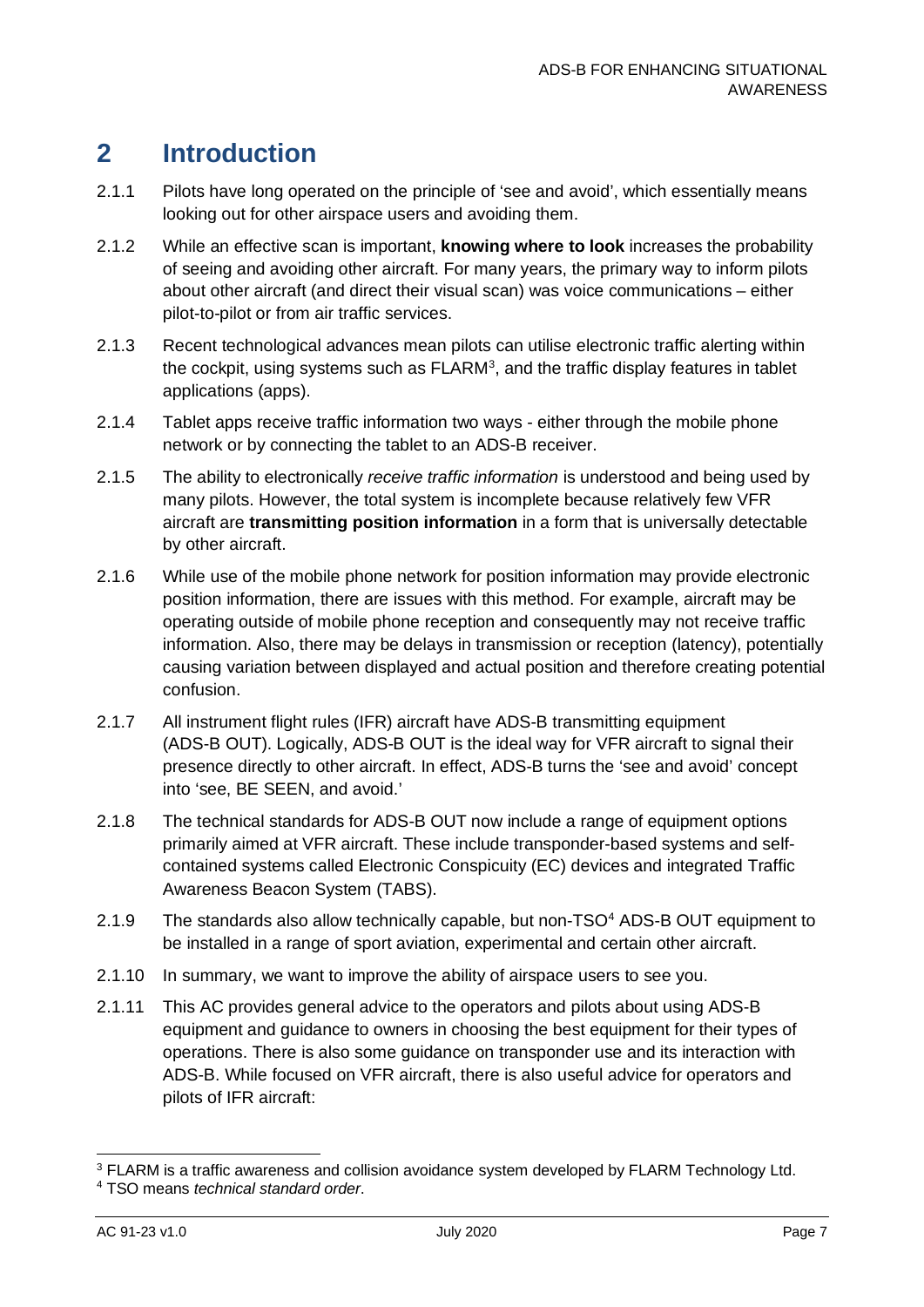- 2.1.12 The AC is divided into chapters as follows:
	- − Chapter [3](#page-9-0) describes, in broad terms, the ADS-B equipment options available for VFR aircraft.
	- − Chapter [4](#page-10-0) provides important information about the use of traffic awareness systems and is intended for pilots
	- − Chapter [5](#page-11-0) provides guidance for the correct use of transponder and ADS-B equipment in VFR aircraft in various classes of airspace and is applicable to all readers
	- − Chapter [6](#page-14-0) provides detailed guidance for purchasers of ADS-B equipment for VFR aircraft
	- − Chapter [7](#page-18-0) summarises some important airworthiness considerations when installing and enabling ADS-B transmitting equipment (ADS-B OUT) in different types of VFR aircraft and is intended for all readers
	- − Chapter [8](#page-20-0) provides general advice about correctly configuring ADS-B equipment in VFR aircraft; together with Chapter [7,](#page-18-0) this information is intended to be helpful to aircraft owners and operators and pilots who install their own equipment
	- − Chapter [9](#page-23-0) provides general advice about ADS-B receiving equipment (ADS-B IN) and is intended for readers who will use or purchase equipment with this capability.
	- − Appendix A provides in a flight thread form a description of an ADS-B system (ADS-B OUT and IN) in use in a VFR aircraft, including actions by the pilot and other recipients of the information
	- − Appendix B provides, in tabular format, more detail about the technical and performance differences between the different options for ADS-B OUT equipment.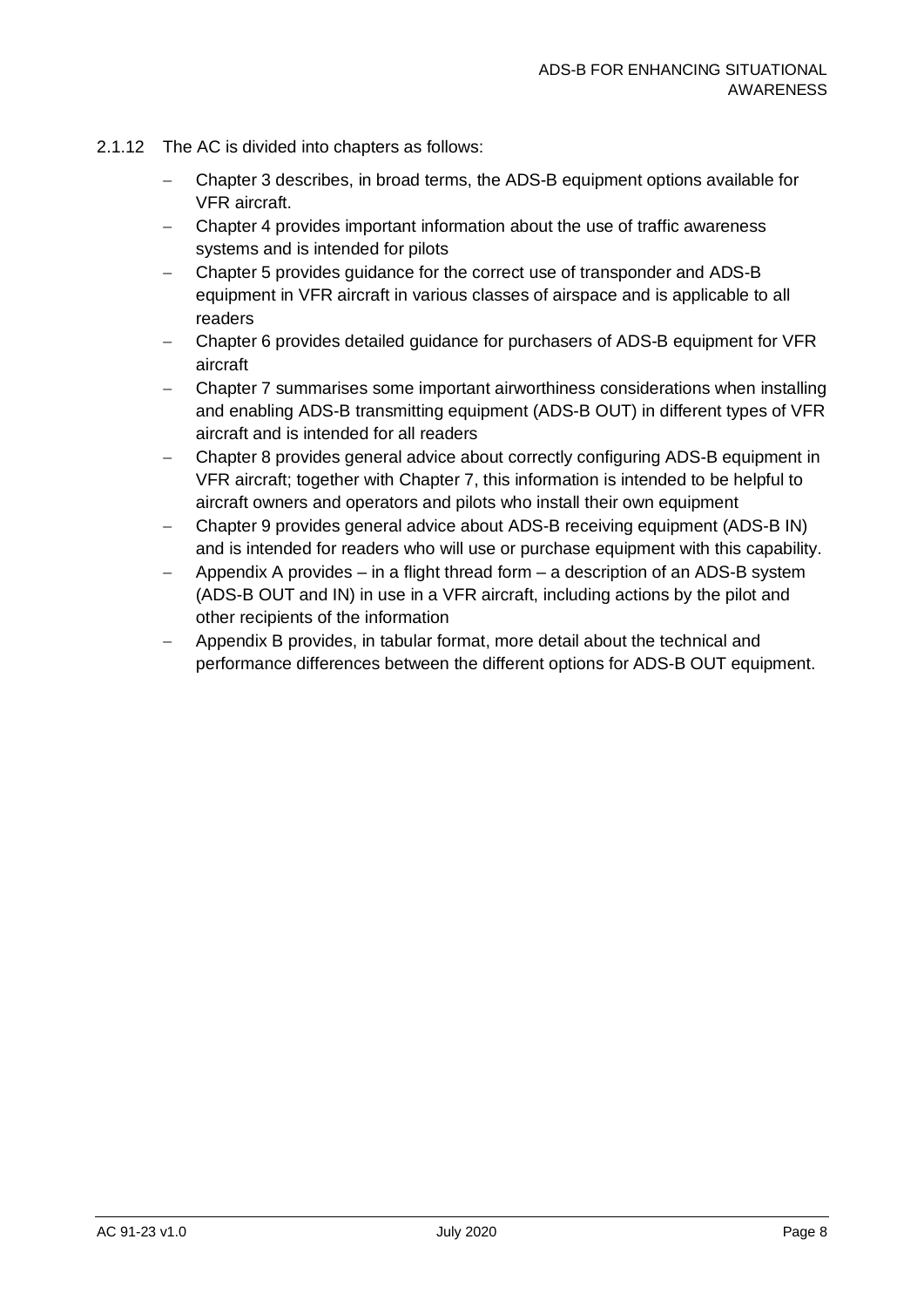### <span id="page-9-0"></span>**3 What ADS-B OUT options are there for VFR aircraft?**

3.1.1 [Table 1](#page-9-1) summarises the ADS-B OUT equipment options for VFR aircraft together with their respective benefits in terms of being detected by ADS-B IN, by other aircraft equipment like traffic collision avoidance system (TCAS) or by air traffic services:

<span id="page-9-1"></span>

| <b>Equipment</b><br>(descending                            | Benefits for air-to-air and air-to ground detection |             |                                                        |                                                                      |                                                                                              |  |
|------------------------------------------------------------|-----------------------------------------------------|-------------|--------------------------------------------------------|----------------------------------------------------------------------|----------------------------------------------------------------------------------------------|--|
| order of<br>capability)                                    | $ADS-B$ $IN5$                                       | <b>TCAS</b> | <b>RPAS sense &amp;</b><br>avoid using<br><b>ADS-B</b> | <b>ATS surveillance</b><br>- inside radar &<br><b>ADS-B coverage</b> | <b>ATS surveillance</b><br><u>- outside radar</u><br>coverage (but<br>inside ADS-B<br>cover) |  |
| Transponder<br>with IFR capable<br><b>ADS-BOUT</b>         | Yes                                                 | Yes         | Yes                                                    | ATC separation                                                       | ATC separation                                                                               |  |
| Transponder<br>with TABS<br>position source;<br>$SIL6$ > 1 | Yes                                                 | Yes         | Yes                                                    | ATC separation                                                       | ATC separation                                                                               |  |
| Transponder<br>with TABS<br>position source;<br>$SIL = 1$  | Yes                                                 | Yes         | Yes                                                    | ATC separation                                                       | Situational<br>awareness only                                                                |  |
| Integrated<br>TABS; SIL>1                                  | Yes                                                 | Yes         | Yes                                                    | Situational<br>awareness only                                        | Separation<br>possible (would<br>depend on testing<br>and validation)                        |  |
| Integrated<br>TABS; SIL=1                                  | Yes                                                 | Yes         | Yes                                                    | Situational<br>awareness only                                        | Situational<br>awareness only                                                                |  |
| EC device                                                  | Yes                                                 | <b>No</b>   | Yes                                                    | Situational<br>awareness only<br>(limited range)                     | Situational<br>awareness only<br>(limited range)                                             |  |

#### **Table 1: Available ADS-B OUT technology options**

<span id="page-9-2"></span><sup>&</sup>lt;sup>5</sup> The capability of equipment in this column applies to certified equipment or equipment compliant with relevant technical standards. 'Home-made' or uncertified ADS-B IN equipment may vary in receiver performance.

<span id="page-9-3"></span> $6$  SIL means Source Integrity Limit. SIL is a numeric value between 0 and 3 that indicates the GNSS position source's probability of exceeding the reported integrity value. It is one of the components of a standard ADS-B position message. A SIL number of 2 or 3 indicates that the GNSS position source information is suitable for ATC separation, while a SIL number of 1 indicates that the GNSS position source information is suitable for situational awareness only and is not suitable for ATC separation. SIL is a static (unchanging) value, normally specified by the equipment manufacturer and normally set by the installer at the time of equipment installation.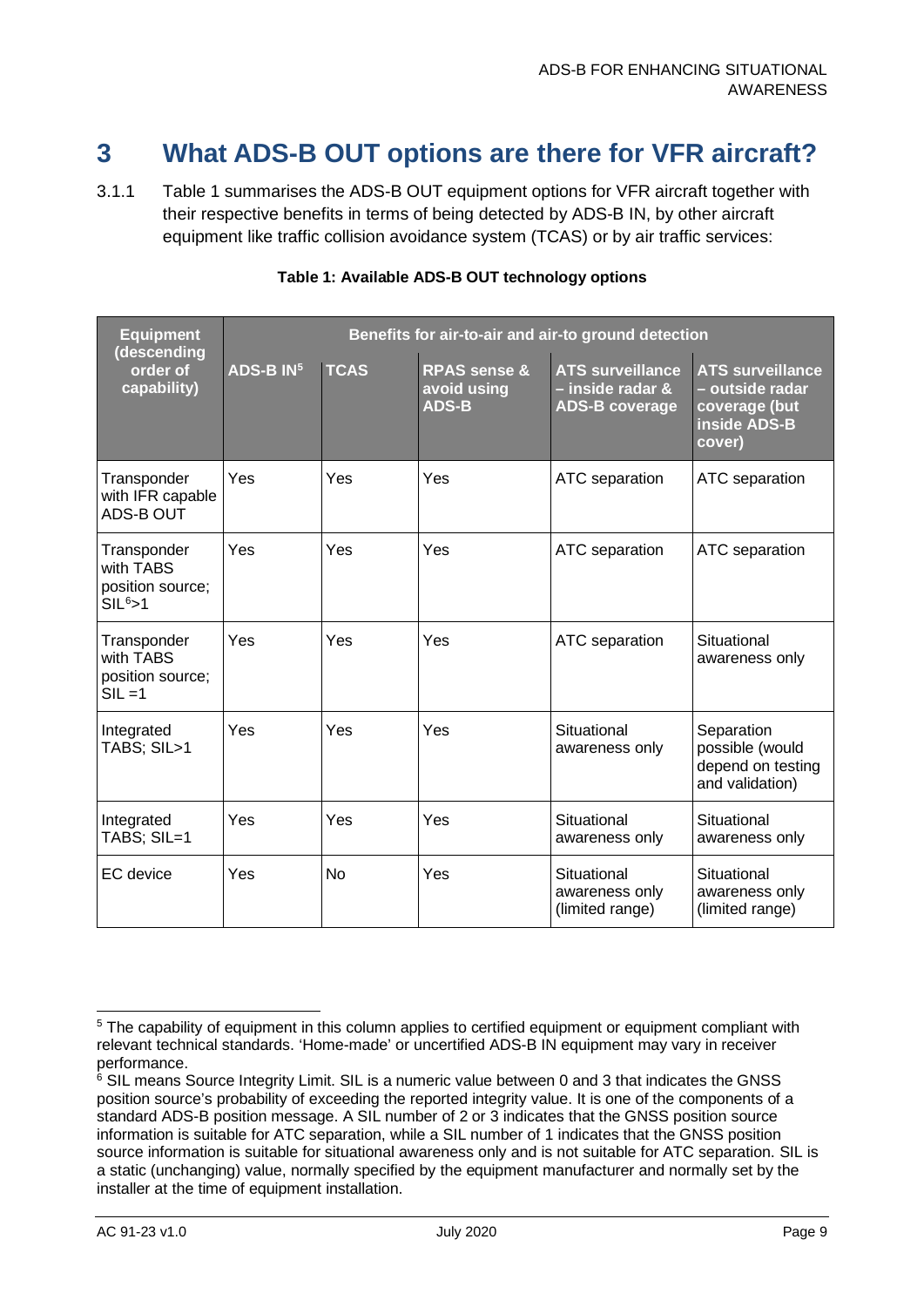### <span id="page-10-0"></span>**4 Important considerations**

#### <span id="page-10-1"></span>**4.1 Pilot distraction**

- 4.1.1 Technology can enhance pilot situational awareness. However, having an information rich source of data on a traffic display or tablet can distract a pilot from the critically important visual scan outside the aircraft.
- 4.1.2 Pilots must be mindful of distraction and minimise the time spent 'heads down'.
- 4.1.3 When a pilot is using any traffic awareness system, they should utilise the information it provides to aid in sighting other aircraft. Often, knowing where to look, both horizontally (direction) and/or vertically (up, down or at the same level) saves critical minutes compared with relying only on a full-sky scan. However, it is essential that once the traffic alert has been announced, the pilot moves their eyes outside the aircraft to spot the traffic that the system has alerted. No ADS-B IN traffic awareness device is intended to operate without effective, external visual sighting. Do not rely solely on the depiction of traffic on the device screen for traffic avoidance action; it is critical that pilots sight other aircraft and maintain visual separation.
- 4.1.4 Pilots must also remember that some aircraft are not ADS-B equipped and will not detect, or be detected by, an EC or TABS device.
- 4.1.5 Wherever possible, pilots/aircraft owners should give preference to equipment or apps that provide the traffic information whilst allowing the pilot to maintain an effective lookout. For example, some products are glareshield-mounted and provide visual indications within the peripheral view of the pilot looking out, while others provide aural (voice) indications about traffic.
- 4.1.6 For example, a VFR aircraft is approaching a regional aerodrome, when its ADS-B IN traffic awareness device announces "Traffic! Two miles, one o'clock, high". The pilot looks outside, upwards, in the stated direction, and quickly spots a regional turboprop airliner joining a long final for the active runway. The pilot manoeuvres clear of the airliner, whilst monitoring the CTAF and maintaining a visual scan for other aircraft that may not be ADS-B equipped.

#### <span id="page-10-2"></span>**4.2 Misconfiguration can affect other users and the air traffic system**

4.2.1 ADS-B equipment and aircraft transponders are closely related and use common frequencies in Australia. Misconfigured ADS-B and transponder equipment can send inconsistent, or erroneous information to other aircraft and Air Traffic Control (ATC). Adhering to the guidance provided in this document will minimise the likelihood of safety issues, operational restrictions or inconvenience being caused to other airspace users and ATC by ADS-B equipment in VFR aircraft.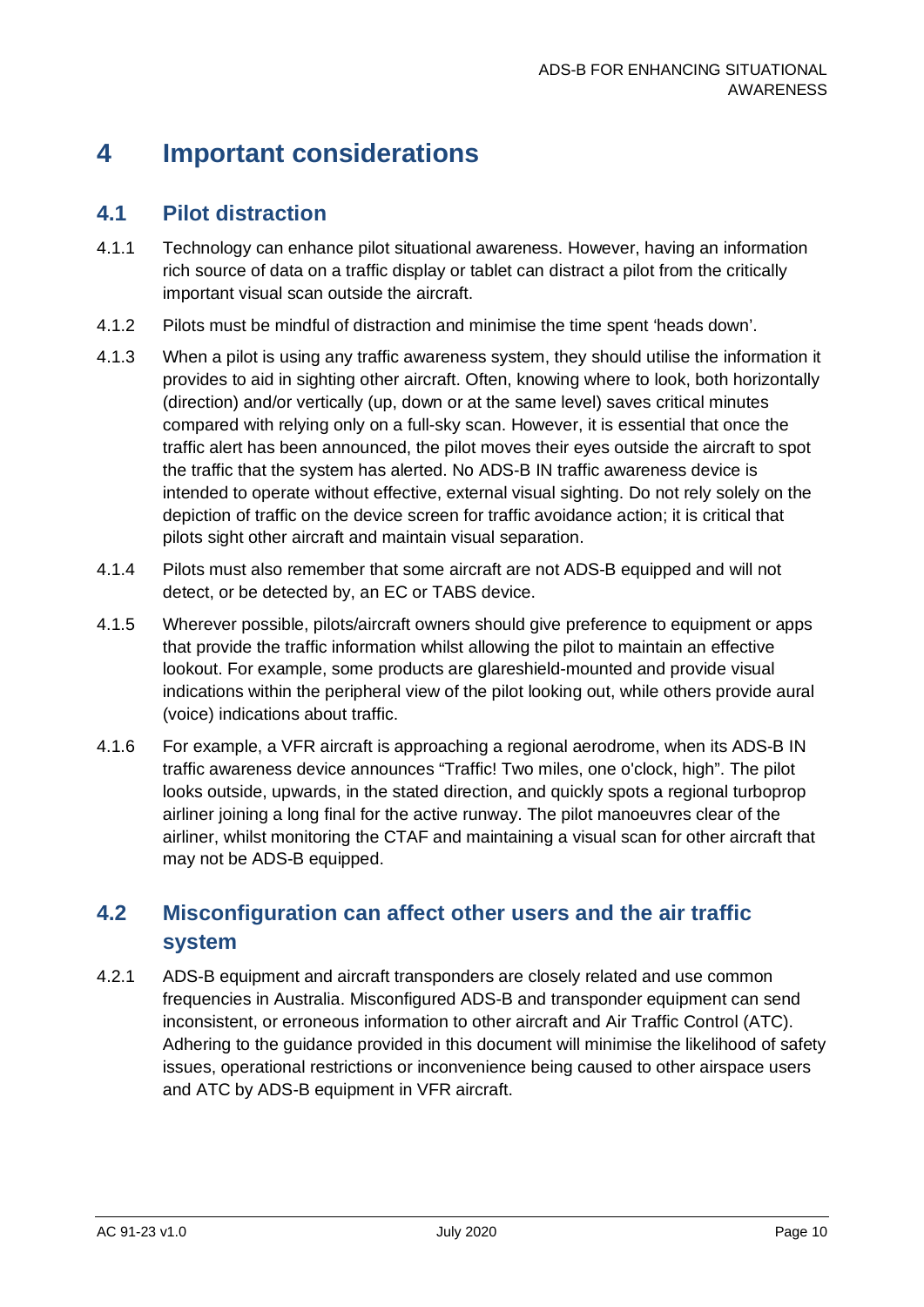### <span id="page-11-0"></span>**5 The transponder/ADS-B carriage requirements**

5.1.1 While this AC focusses on ADS-B, it is important for owners and pilots to be aware of requirements for carrying a transponder or ADS-B OUT equipment for different classes of airspace. This will help ensure owners and pilots know the limits of their equipment, and therefore avoid disruption or inconvenience during flight.

#### <span id="page-11-1"></span>**5.2 IFR aircraft and operating at/above FL 290**

- 5.2.1 For aircraft operated to the instrument flight rules (IFR) or for both IFR and VFR operations at or above FL 290, the cardinal requirement is IFR-standard ADS-B OUT equipment (IFR ADS-B OUT) for *all classes of airspace (A thru G)*.
- 5.2.2 For type certified aircraft, ADS-B OUT equipment must be TSO-authorised.
- 5.2.3 For sports aviation, experimental and certain other aircraft as listed in Civil Aviation Order (CAO) 20.18, non-authorised equipment can be used, as long as it provides the same functionality and performance as equivalent TSO-authorised equipment.
- 5.2.4 The relaxed standards for VFR aircraft, which permit EC devices, TABS (either integrated or connected to a Mode S transponder) and uncertified equipment in various situations, as described in this document, do not apply to aircraft undertaking an IFR flight. Refer to CAO 20.18 section 9B for ADS-B equipment relevant to IFR aircraft.

#### <span id="page-11-2"></span>**5.3 VFR aircraft – a rule of thumb**

5.3.1 For aircraft operated to the VFR, a general rule of thumb is that a **Mode A/C or Mode S transponder** is required for operations in *Class C airspace, Class E airspace and above 10 000 ft AMSL in Class G airspace*.

#### <span id="page-11-3"></span>**5.4 VFR aircraft – in more detail**

- 5.4.1 [Table 2](#page-12-0) provides more detail about ADS-B OUT and transponder requirements for each airspace class as well as the optional capabilities for using ADS-B OUT equipment to enhance situational awareness (or 'BE SEEN') electronic conspicuity.
- 5.4.2 Owners and operators of VFR aircraft should be mindful that lower cost, lower performance ADS-B OUT equipment (e.g. EC device and integrated TABS device) is primarily intended for air-to-air situational awareness in non-controlled airspace. Apart from an integrated TABS device able to substitute for a transponder in Class E & G airspace, lower cost options are not intended to overcome any existing requirement to carry a transponder, in any class of airspace.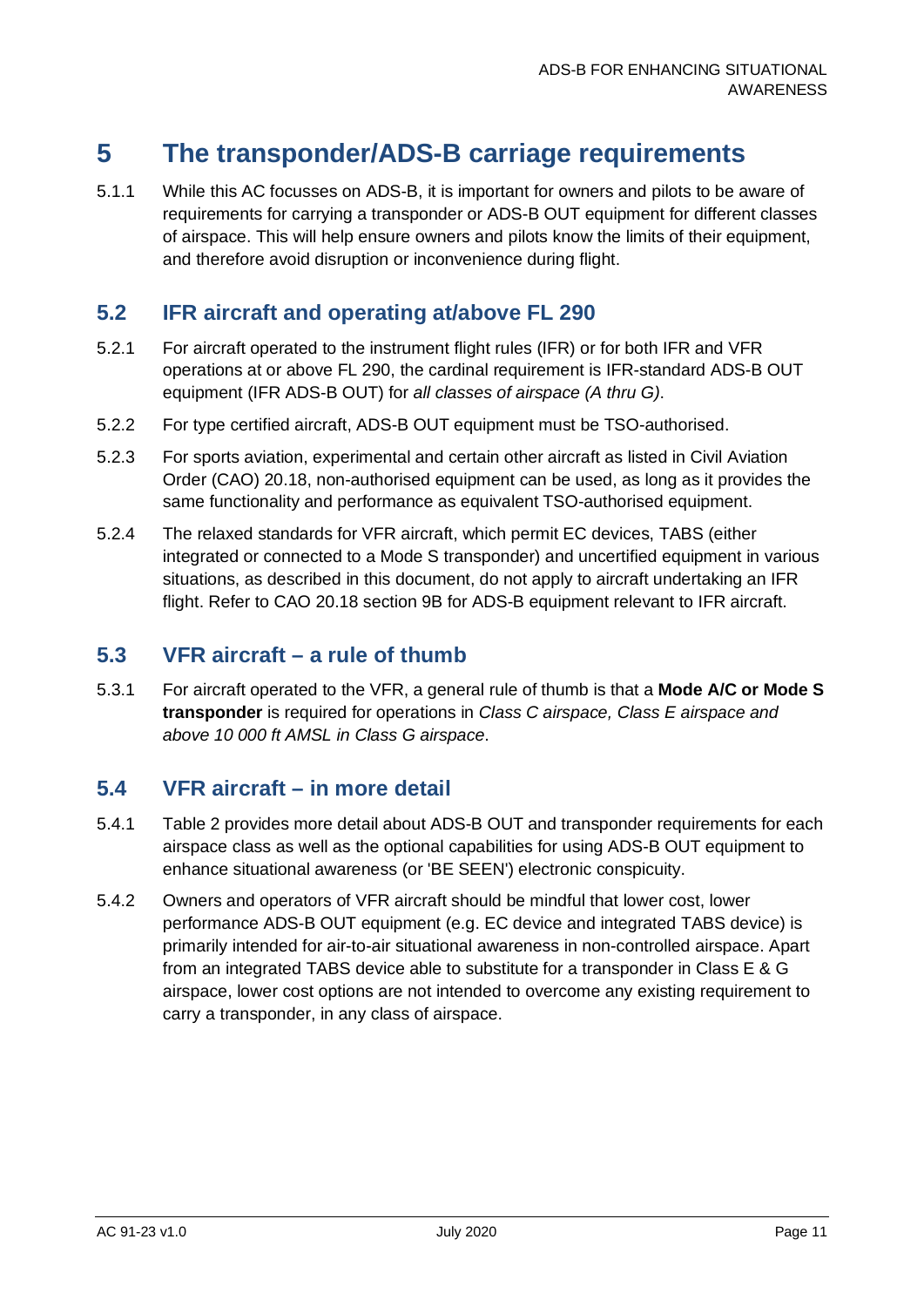<span id="page-12-0"></span>

| <b>Airspace</b><br>class                      |                                                                                                                                   | <b>Transponder/ADS-B equipment</b>                                                                                                                       | <b>Notes/Restrictions</b>                                                                                                                                                      |
|-----------------------------------------------|-----------------------------------------------------------------------------------------------------------------------------------|----------------------------------------------------------------------------------------------------------------------------------------------------------|--------------------------------------------------------------------------------------------------------------------------------------------------------------------------------|
|                                               | <b>Required</b>                                                                                                                   | Optional                                                                                                                                                 |                                                                                                                                                                                |
| $A -$<br>At/above<br>FL290                    | IFR ADS-B OUT                                                                                                                     |                                                                                                                                                          | <b>VFR operation in Class</b><br>A airspace requires<br>separate permission.                                                                                                   |
| $A -$ below<br><b>FL290</b>                   | IFR ADS-B OUT; or<br>1.<br>2.<br>Mode S transponder <sup>7</sup> ; or<br>3.<br>Mode A/C transponder.                              |                                                                                                                                                          | <b>VFR operation in Class</b><br>A airspace requires<br>separate permission.                                                                                                   |
| C                                             | 1.<br>IFR ADS-B OUT; or<br>2.<br>Mode S transponder <sup>7</sup> ; or<br>3.<br>Mode A/C transponder.                              | EC device                                                                                                                                                | EC device may not<br>transmit concurrently<br>with the transponder<br>that is also transmitting<br>ADS-B data.                                                                 |
| B or C -<br>certain<br>aerodromes             | 1.<br>IFR ADS-B OUT; or<br>2.<br>Mode S transponder <sup>7</sup> .                                                                |                                                                                                                                                          | Applies to Brisbane,<br>Melbourne, Perth and<br>Sydney aerodromes                                                                                                              |
| D                                             |                                                                                                                                   | IFR ADS-B OUT; or<br>1.<br>Mode S transponder <sup>7</sup> ; or<br>2.<br>3.<br>Mode A/C transponder; or<br>integrated TABS; or<br>4.<br>EC device.<br>5. | Transponder/ADS-B is<br>not mandatory in Class<br>D airspace<br>EC device may not<br>transmit concurrently<br>with the transponder<br>that is also transmitting<br>ADS-B data. |
| $E^8$                                         | IFR ADS-B OUT; or<br>1.<br>Mode S transponder <sup>7</sup> ; or<br>2.<br>3.<br>Mode A/C transponder; or<br>integrated TABS.<br>4. | EC device.                                                                                                                                               | EC device may not<br>transmit concurrently<br>with the transponder<br>that is also transmitting<br>ADS-B data.                                                                 |
| $G^8$<br>At/above<br>10,000 ft<br><b>AMSL</b> | IFR ADS-B OUT; or<br>1.<br>2.<br>Mode S transponder <sup>7</sup> ; or<br>3.<br>Mode A/C transponder; or<br>4.<br>integrated TABS. | EC device                                                                                                                                                | EC device may not<br>transmit concurrently<br>with the transponder<br>that is also transmitting<br>ADS-B data.                                                                 |
| G<br><b>Below</b><br>10,000 ft<br><b>AMSL</b> |                                                                                                                                   | 1.<br>IFR ADS-B OUT; or<br>2.<br>Mode S transponder <sup>7</sup> ; or<br>3.<br>Mode A/C transponder; or<br>integrated TABS; or<br>4.<br>EC device.<br>5. | EC device may not<br>transmit concurrently<br>with the transponder<br>that is also transmitting<br>ADS-B data.                                                                 |

#### <span id="page-12-1"></span>**Table 2: ADS B OUT and transponder options for VFR aircraft**

<span id="page-12-3"></span><span id="page-12-2"></span> $7$  The Mode S transponder may also be connected with a Class B TABS position source and transmitting ADS-B OUT.

<span id="page-12-4"></span><sup>&</sup>lt;sup>8</sup> Required only for VFR aircraft which are fitted with an engine driven electrical system capable of continuously powering a transponder.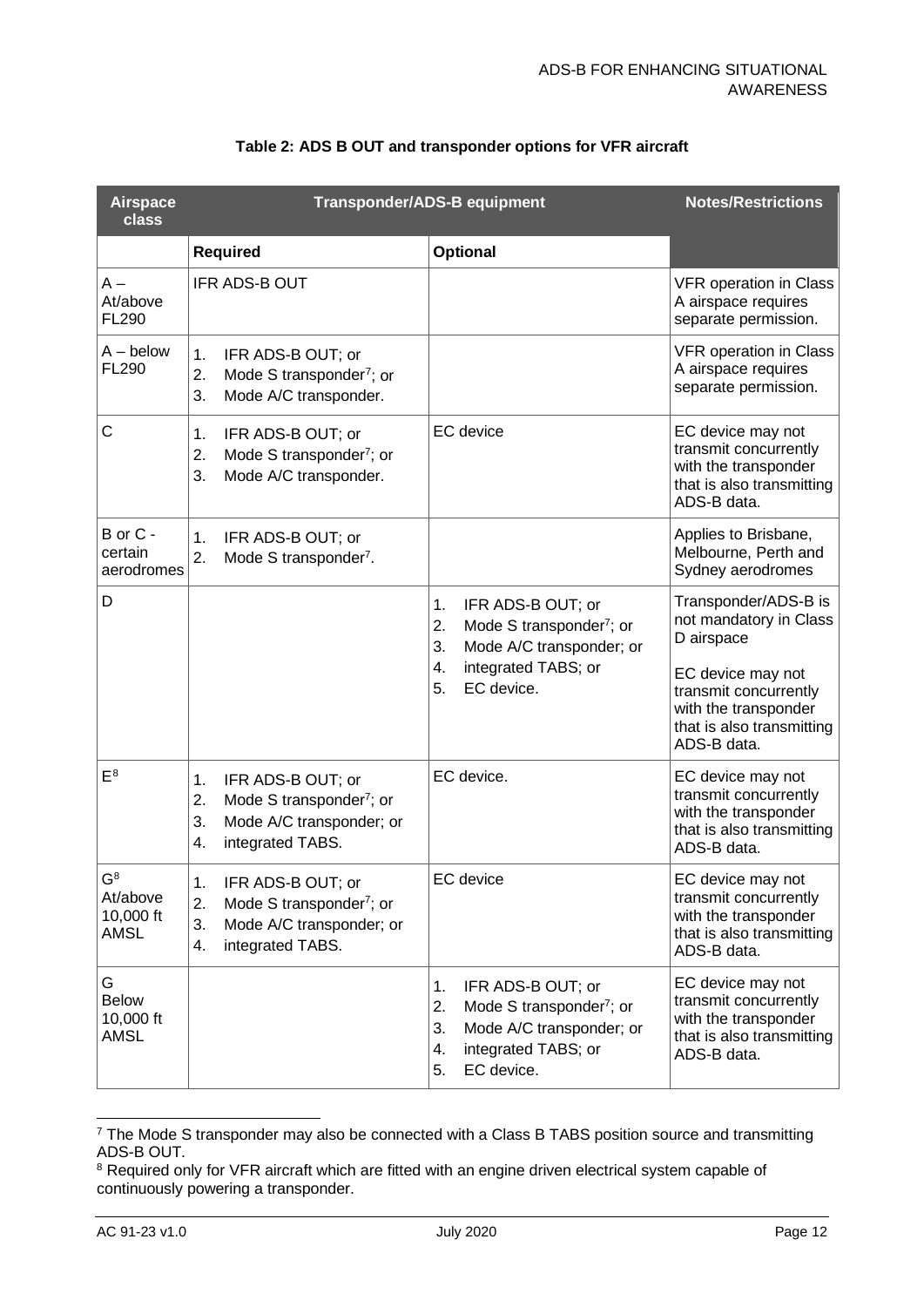#### <span id="page-13-0"></span>**5.5 About Mode A/C Transponders**

- 5.5.1 Mode A/C transponders are obsolete technology that have been replaced or are in the process of being replaced in most parts of the world by Mode S transponder technology.
- 5.5.2 Australia already requires IFR aircraft to have a Mode S transponder as an essential component of ADS-B OUT equipment. For VFR aircraft, there are circumstances where a Mode S transponder is required, specifically:
	- − for operations at major capital city aerodromes
	- − for aircraft manufactured on or after 6 February 2014
	- − where a VFR aircraft is modified by having its transponder installation replaced.
- 5.5.3 Aircraft owners who continue to use an older Mode A/C transponder should be aware that older transponders may appear to function correctly and be able to pass routine pressure altitude encoder testing, yet be unserviceable because it no longer meets the full performance requirements. For example, CAO 100.5 and airworthiness directive (AD) AD/RAD/47 identifies that transponders using electron tube technology (such as cavity oscillators) may suffer from reply pulse anomalies as the components age. The CAO or AD (as applicable) requires periodic testing for such anomalies and, if detected, requires repair or replacement.
- 5.5.4 Since the cost of repairing a transponder by replacing its cavity oscillator is significant, the cost-effective solution is likely to be replacement transponder. In this case, a Mode S transponder is the logical choice.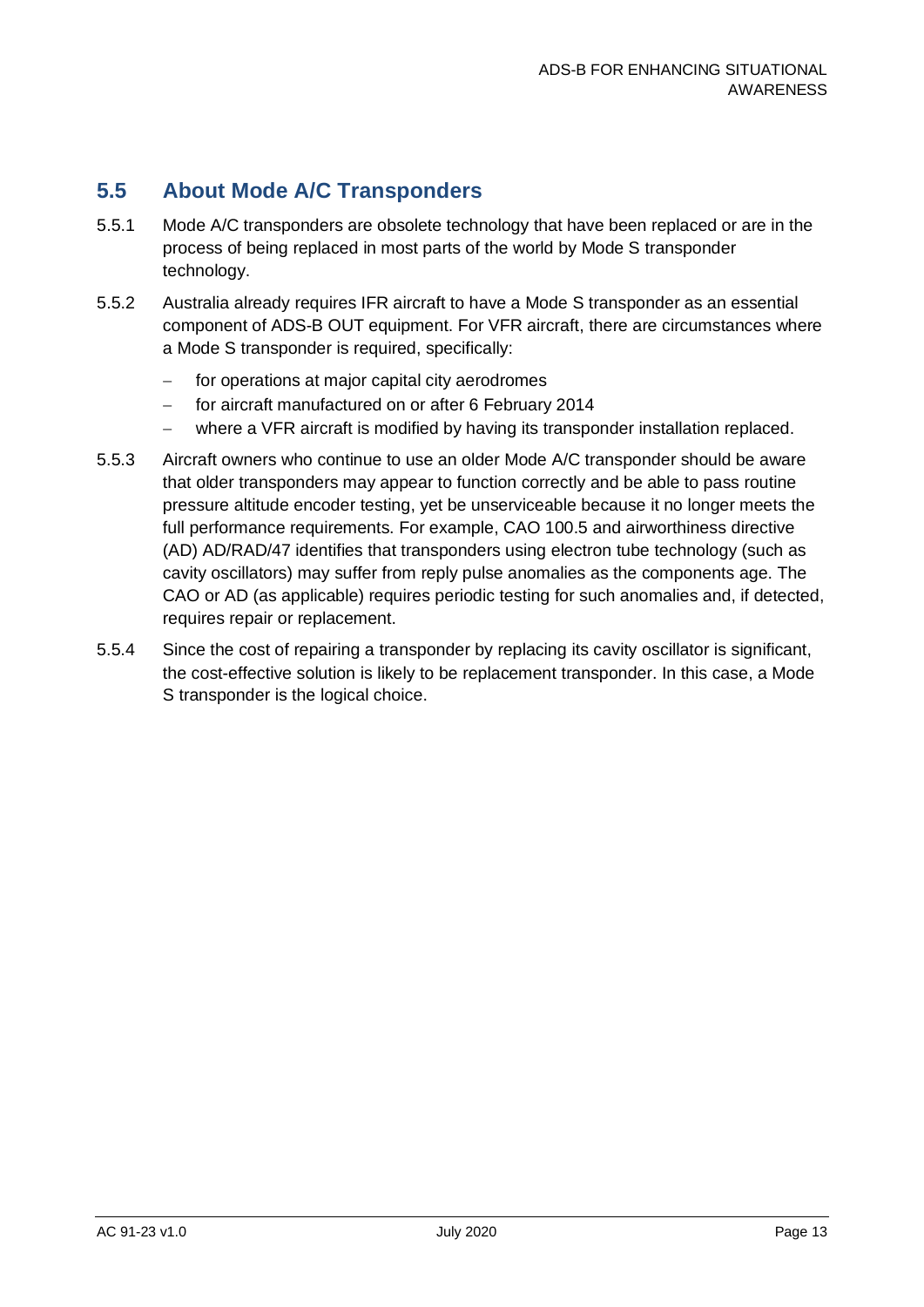### <span id="page-14-0"></span>**6 ADS-B OUT equipment choices**

- 6.1.1 Owners and operators of aircraft used only for VFR flight in Australia have a wide range of choices in the selection of ADS-B equipment to suit their operations. Purchasers should consider factors relevant to their own needs, including the following:
	- − aircraft type and airworthiness category, particularly if certified under a standard or experimental certificate of airworthiness, or as an LSA
	- − whether the aircraft is registered with CASA or a self-administering organisation
	- likelihood that the aircraft may be flown under the IFR in future
	- − classes of airspace, traffic type and density in intended areas of operation
	- − confirmation that the product satisfies the standards set out in CAO 20.18; and for TABS, EC device or otherwise uncertified items, includes suitable user documentation and declaration of conformity and compatibility
	- − product physical size, display clarity, pilot preferences for ease of use, support for 'heads-up' alerting including aural indications
	- − cockpit space, accessibility of portable devices and suitability of cockpit surfaces for a portable device, without impairing the pilot's external vision or field of view
	- other portable equipment carried in the aircraft and compatibility between dependent devices, such as tablet computer wireless networking
	- − for portable equipment, battery life relative to the types of operations envisaged
	- − cost, product quality and installation and support arrangements.

#### <span id="page-14-1"></span>**6.2 Mode S transponders with ADS-B OUT**

- 6.2.1 A Mode S transponder with ADS-B OUT enabled is technically the most effective way of making an aircraft or other air system electronically conspicuous and delivering maximum interoperability with other aircraft as well as the ground ATM environment.
- 6.2.2 Many Mode S transponders, marketed for use by the GA community, include the capability to transmit ADS-B OUT, but may require a separate GNSS source to be connected to the transponder in order to enable that ADS-B OUT functionality.
- 6.2.3 Several avionics manufacturers have transponders with an inbuilt GNSS receiver, thus fully enabling ADS-B OUT functionality 'out of the box', albeit with a GPS antenna mount requirement.
- 6.2.4 There are also avionics manufacturers who have cost effective connectivity options for a GNSS source and the connection of that GNSS source to ADS-B OUT-capable transponders, either via their own compatible products or via connection of third party GNSS sources. The number of supported combinations of transponder and GNSS source has increased significantly over the past few years.
- 6.2.5 CASA encourages all potential purchasers of new Mode S transponders to consider options for enabling ADS-B OUT from their chosen transponder. This will often be cheaper and easier to enable at the time of purchase and installation rather than as an additional installation at a later stage.
- 6.2.6 For owners of VFR aircraft with existing Mode S transponders, capable of ADS-B OUT but not enabled, options exist for connecting a GNSS position source: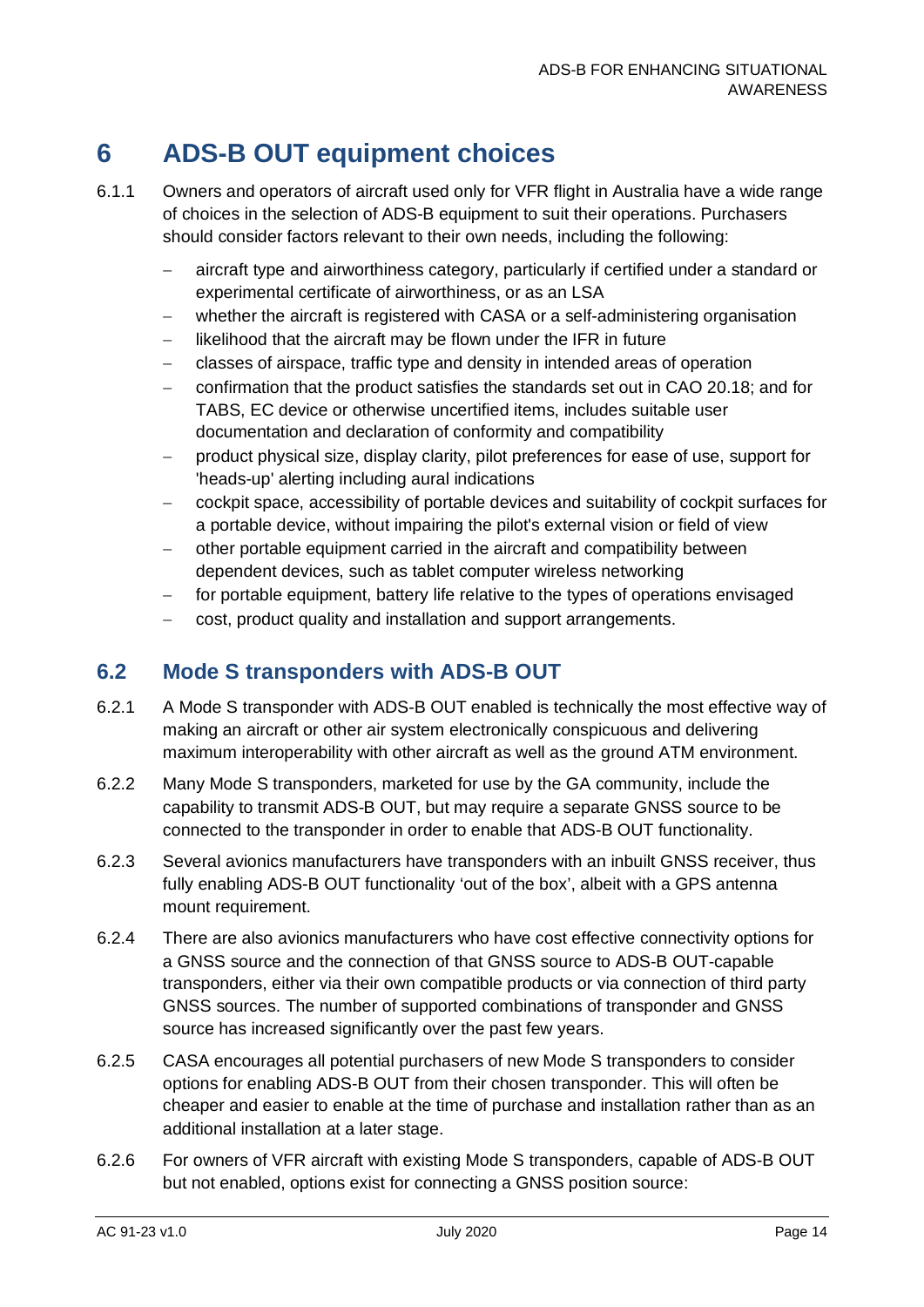- − install an IFR-capable GNSS position source
- install a TABS Class B position source.
- 6.2.7 It is important for aircraft owners to ascertain whether the existing transponder can be upgraded when deciding to acquire ADS-B OUT capability. For instance, some earlier generation Mode S transponders (particularly those without TSO-C166 or later authorisation) are not capable of transmitting the correct ADS-B position messages and cannot be upgraded. In this regard, CASA encourages owners to review CAO 20.18 for the specific technical requirements for both transponder and position source, to consult with the equipment manufacturer or equipment supplier, and/or review the relevant technical documents.
- 6.2.8 Aircraft owners may wish to consider whether future use of a VH-registered VFR aircraft is likely to be extended to IFR. It may be less expensive, in the longer term, to install an integrated Mode S transponder, with GNSS position source and ADS-B OUT enabled, from the outset.

#### <span id="page-15-0"></span>**6.3 Integrated TABS device**

- 6.3.1 Aircraft operated to the VFR can use an integrated TABS device. TABS devices were designed primarily for those aircraft in USA that were not required to comply with the FAA's stringent ADS-B requirements but want to be 'seen' by ADS-B and TCAS. In Australia, it is expected that these devices will provide a level of visibility to ATC as well, for situational awareness purposes.
- 6.3.2 Refer to the manufacturer's instructions about installing and operating an integrated TABS. The advice in chapter [7.2](#page-20-2) provides guidance for obtaining and setting the device's 24-bit code.

#### <span id="page-15-1"></span>**6.4 Electronic conspicuity devices**

- 6.4.1 Aircraft operated to the VFR can use lower cost ADS-B EC devices including portable devices. Portable devices have the benefit of being easily transferred between aircraft, if required. It is important that the user understands how the EC device functions, and how to change its operating parameters when transferring the device between aircraft.
	- For example: A pilot owns a portable EC device and uses it when conducting private VFR flights in either of two aircraft owned by the pilot. The pilot strictly adheres to the equipment documentation's instructions to change the 24-bit address and other aircraft-specific settings whenever the device is moved between the two aircraft.

#### **6.4.2 EC device limitations/considerations**

6.4.2.1 **Airframe shielding.** Experience from users and trials, both in Australia and overseas, has shown that the transmit and detection ranges of an EC device can be adversely affected when parts of the aircraft are in the way. This highlights the importance of correct positioning and securely attaching these portable devices in the cockpit, which is extremely important if the device does not have an external antenna. Users should pay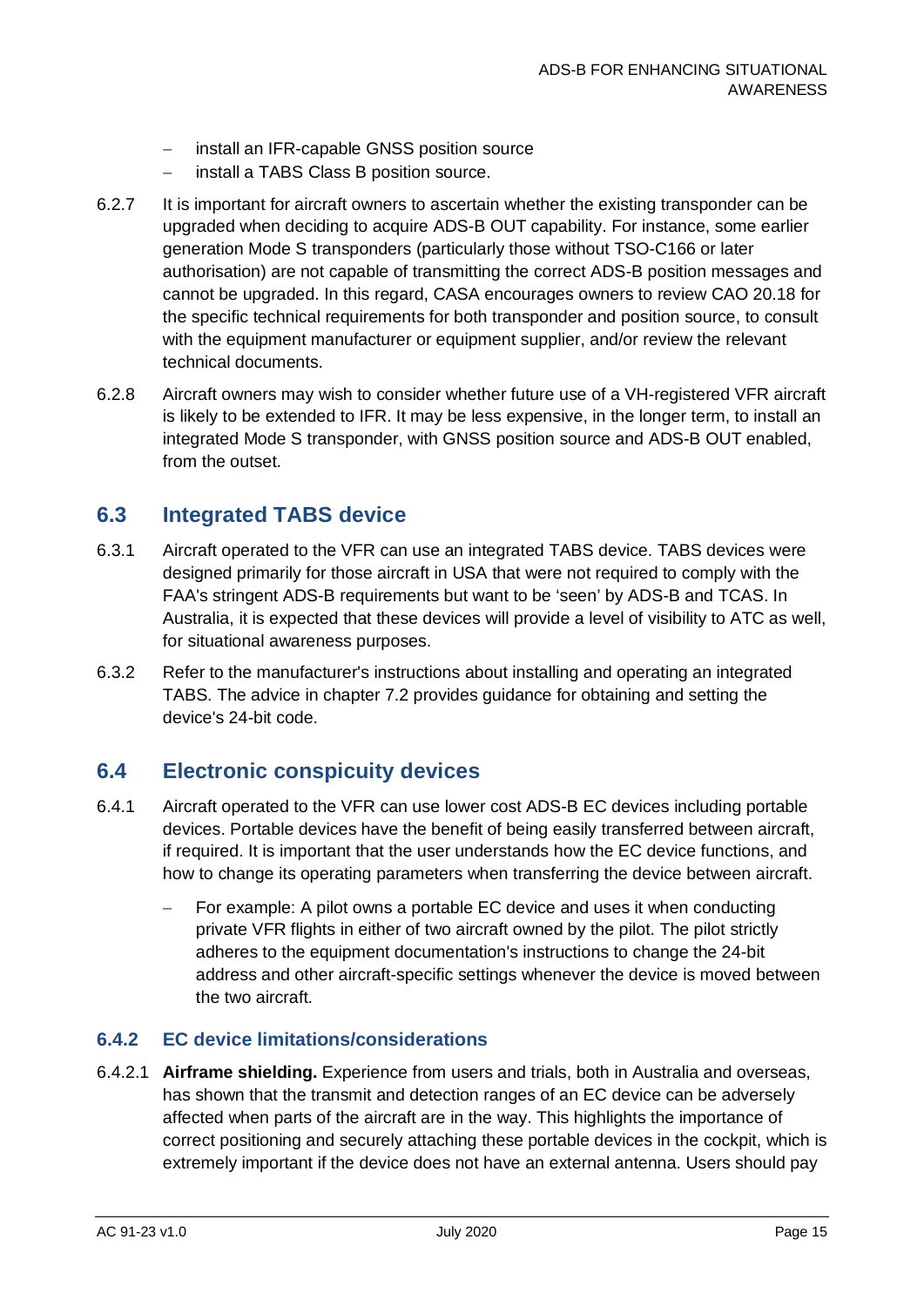careful attention to manufacturer's advice about positioning and possible shielding of the antenna.

- 6.4.2.2 **Limited range.** Given the relatively low emitted power that these devices produce, users must be aware that their detectability by receiving stations on the ground or in the air may be limited and is dependent on range and positioning of the device on the airframe. Low power EC devices are unlikely to be reliably detected by space-based ADS-B, hence not able to have the same ancillary search and rescue benefits as more powerful ADS-B OUT equipment.
- 6.4.2.3 **Not visible to TCAS.** EC devices are not currently visible to TCAS interrogations, hence the importance or desirability to operate the aircraft's transponder at the same time as the EC device.
- 6.4.2.4 **Portable EC devices are not useable in pressurised aircraft.** Some EC devices are equipped with an internal barometric altimeter sensor. As such, use of these devices in pressurised aircraft could result in inaccurate and misleading information about the aircraft's vertical position. This can jeopardise the safety of both the transmitting aircraft and any aircraft or ground stations receiving the information. For this reason, the technical standards for EC devices with an internal barometric altimeter sensor do not allow use in pressurised aircraft.

#### **6.4.3 EC device - declaration of capability and conformance or statement of compliance**

- 6.4.3.1 For ADS-B transmissions to be trustworthy, it is necessary to have some assurance of adequate performance. The rules state that an EC device cannot be operated in transmitting mode in Australia unless:
	- **The manufacturer** has made a valid declaration of capability and conformance for the device in accordance CAO 20.18.
		- o CASA lists on its website<sup>[9](#page-16-0)</sup> some EC devices whose manufacturers are considered to have made valid declarations of capability and conformance.
		- o The CASA website<sup>[10](#page-16-1)</sup> also details the procedures for making a declaration of capability and conformance.
	- − **The manufacturer** has provided the user a statement of compliance certifying that the device meets the requirements of CAO 20.18
	- The pilot in command of an aircraft that uses an EC device carries the statement or a copy of it on board the aircraft.
- 6.4.3.2 CASA requires a new declaration of capability and conformance if modifications or changes affect an EC device's equipment capability or alter a conformance aspect in the existing declaration. For example, a change to an EC device category or a change to the range of ADS-B messages provided by the device. The original declaration remains valid for EC devices built before the change or that do not incorporate the change. Pilots, owners and operators should verify with the manufacturer that any

<span id="page-16-0"></span><sup>9</sup> https://www.casa.gov.au/airspace/electronic-conspicuity-devices/valid-declaration

<span id="page-16-1"></span><sup>10</sup> https://www.casa.gov.au/airspace/electronic-conspicuity-devices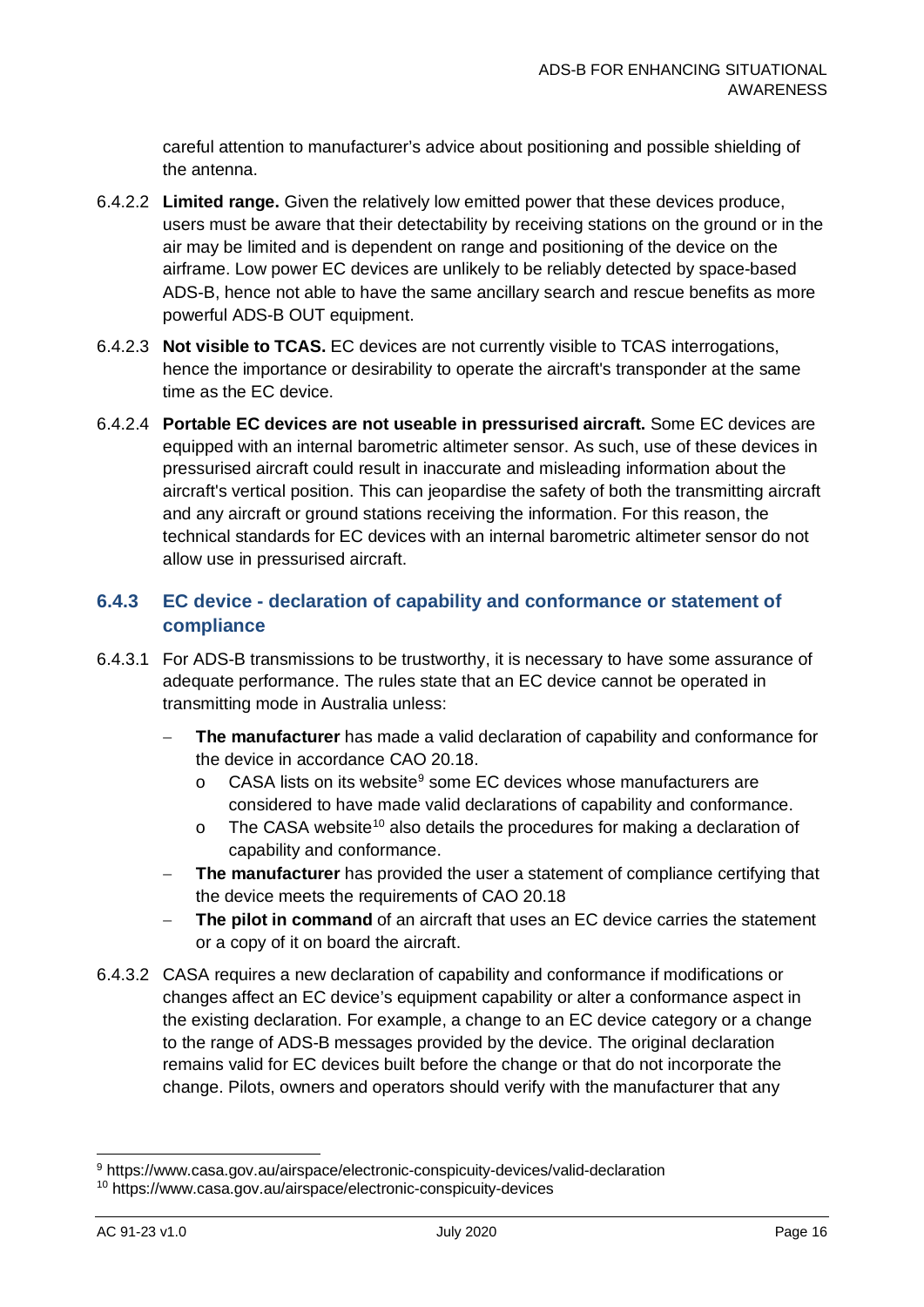changes they might make to an EC device (including software or firmware updates) do not affect its declaration of capability and conformance.

#### **6.4.4 Simultaneous use of EC devices and transponder installations**

- 6.4.4.1 Most VFR aircraft already have a Mode A/C or Mode S transponder, which transmits on the same frequency (1090MHz) as EC equipment. Trials conducted overseas have found that simultaneously operating a transponder and an EC device should not cause adverse effects on receivers in other aircraft or ATS surveillance systems.
- 6.4.4.2 Accordingly, a transponder and an EC device may be set to simultaneously transmit, but only if the transponder is not itself outputting ADS-B position information. In fact, it is desirable to have both operating simultaneously as the combination enables detection by other aircraft fitted with TCAS (TCAS responds to transponder transmissions, but not ADS-B position messages) and detection by aircraft and remotely piloted aircraft (RPAS) fitted with ADS-B IN.
	- For example, the pilot of a small VFR aeroplane, flying in Class E airspace, passes below a jet airline aircraft, which is climbing above it on a crossing track. The VFR pilot is operating both the aircraft's Mode A/C transponder and a portable EC device. The airline pilots observe the VFR aircraft's transponder signal, showing its position and altitude, on TCAS. Later, the VFR aircraft approaches a rural airstrip where several gliders, equipped with ADS-B IN traffic awareness devices, are operating. The gliders are alerted to the VFR aeroplane's presence by the output of the EC device, not the transponder.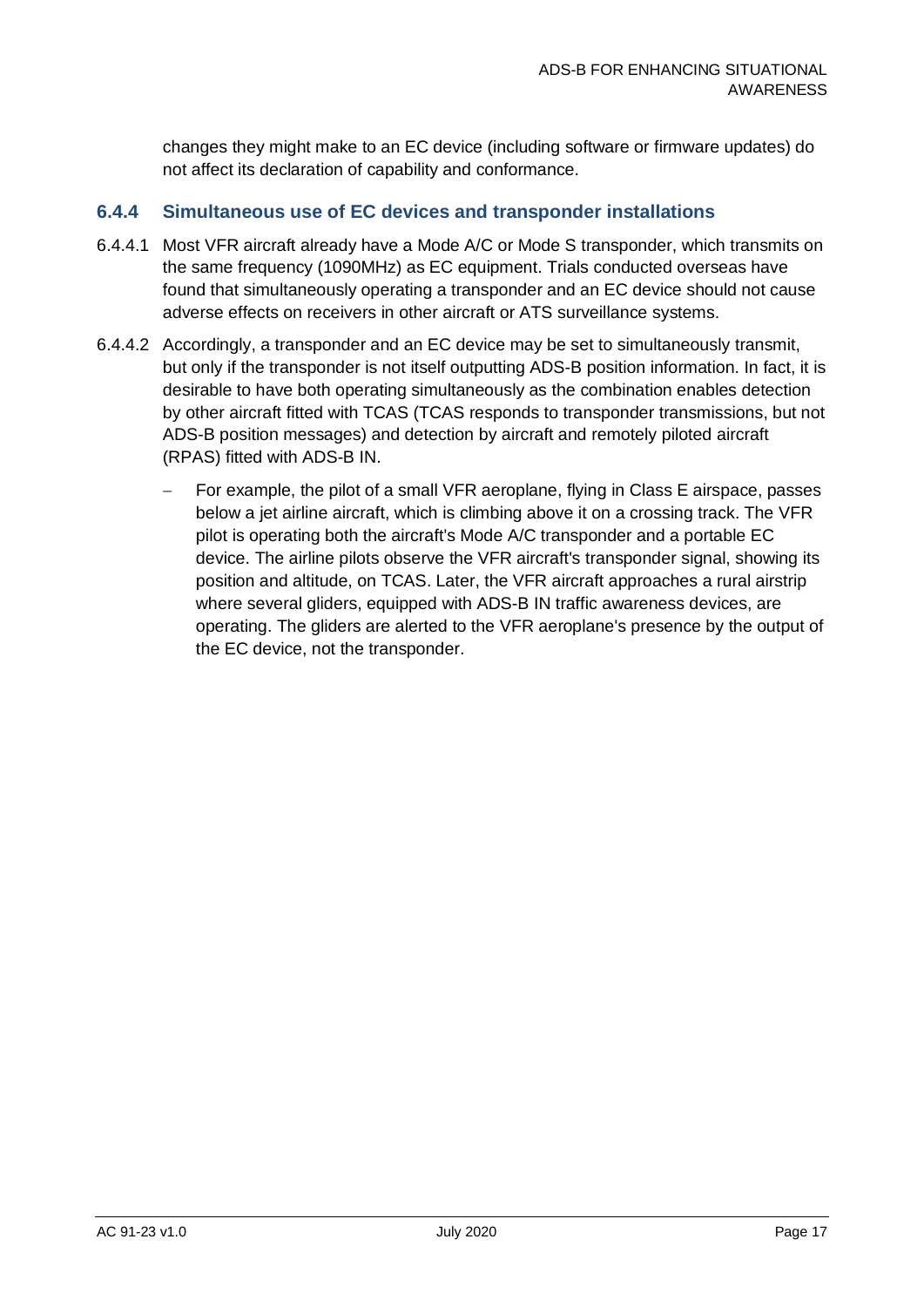### <span id="page-18-0"></span>**7 Enabling ADS-B OUT in different aircraft**

#### <span id="page-18-1"></span>**7.1 Enabling ADS-B OUT on type certified aircraft**

- 7.1.1 ADS-B OUT systems and equipment installed or used in type-certificated aircraft must have a design approval issued under Part 21 of CASR.
- 7.1.2 Aircraft owners should consult a licensed aircraft equipment installer for advice about such installations.
- 7.1.3 Portable ADS-B OUT equipment, such as Electronic Conspicuity (EC) equipment is not bound by the same restrictions and may be used in type certified aircraft without requiring a design approval. However portable devices must be mounted and operated strictly in accordance with the manufacturer's instructions.

#### <span id="page-18-2"></span>**7.2 Enabling ADS-B OUT in light sport aircraft**

- <span id="page-18-3"></span>7.2.1 For VH-registered light sport aircraft (LSA), ADS-B equipment must be installed using a method specified by the LSA manufacturer using the technical data provided by the original equipment manufacturer (OEM).
- <span id="page-18-4"></span>7.2.2 For other LSA, installation of ADS-B equipment would be acceptable under any of the following circumstances:
	- self-administration arrangements
	- by a CAR 30 or Part 145 organisation
	- using personnel otherwise authorised to perform the installation of equipment with acceptable maintenance data.
- 7.2.3 Provided they comply with [7.2.1](#page-18-3) and [7.2.2](#page-18-4) above, owners of LSA do not need to use certified equipment.
- 7.2.4 For uncertified equipment, CAO 20.18 requires the owner to obtain a statement of compliance from the supplier that identifies that the ADS-B equipment complies with the applicable TSO and complies with the aircraft requirements of CAO 20.18. CASA recommends installers follow best practice guidelines when performing installations, such as provided in the FAA [Advisory Circular \(AC\) 20-165B](https://www.faa.gov/regulations_policies/advisory_circulars/index.cfm/go/document.information/documentID/1028666) or a later version as in force from time to time...
- 7.2.5 Aircraft owners must retain the statement of compliance from the equipment supplier in the aircraft records to assist in resolving in-service issues, should they arise. CASA will be informed if transponder and ADS-B OUT equipment transmits erroneous information. If the equipment, or an installation, is determined to be non-compliant, the operator may be directed to stop operating the equipment, or restricted from entering controlled airspace, until the equipment or installation is brought into compliance. If noncompliance issues are found to be caused by the design of equipment, all users may be so restricted.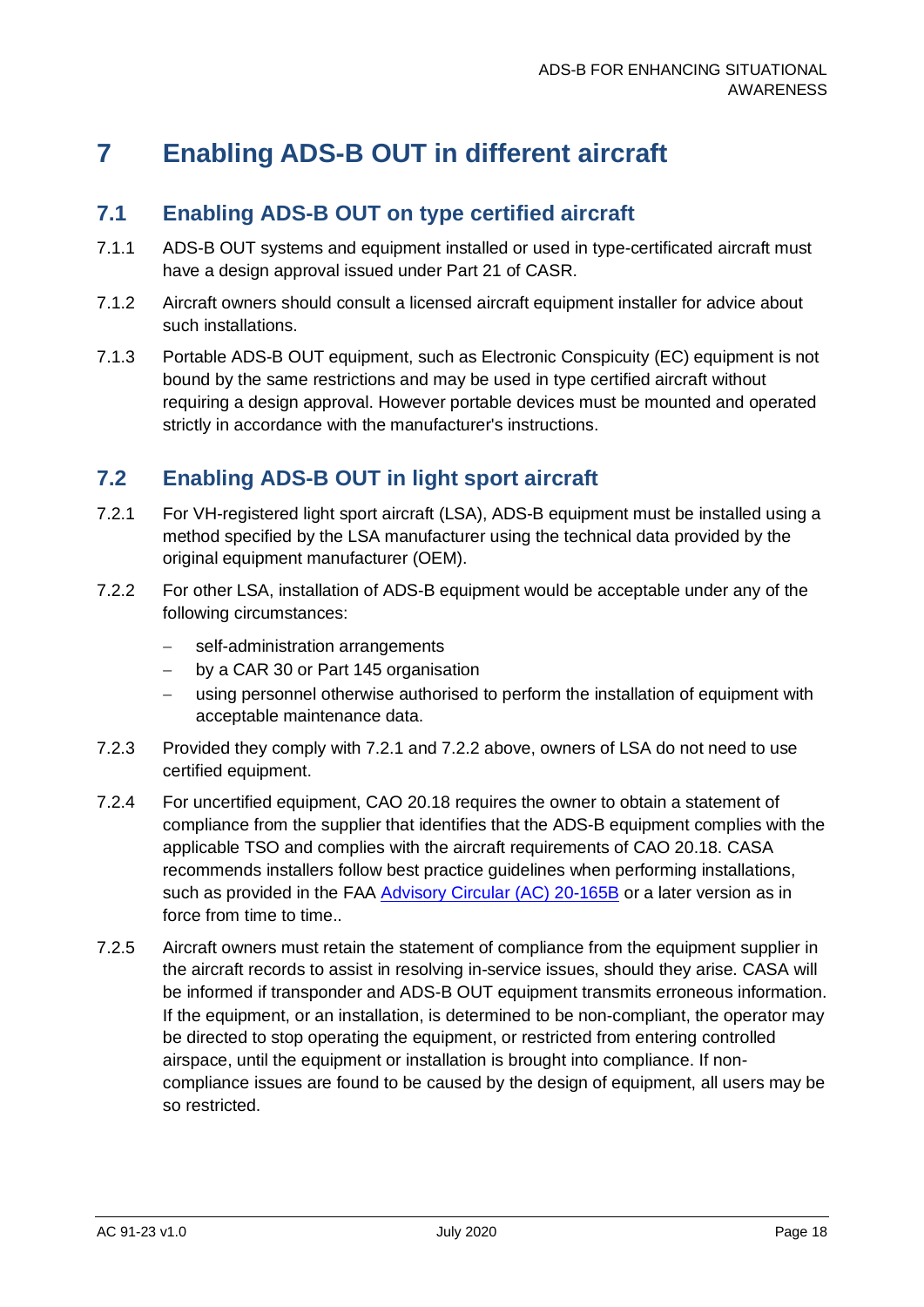#### <span id="page-19-0"></span>**7.3 Enabling ADS-B OUT in experimental aircraft and others**

- 7.3.1 This part covers aircraft in the experimental category and certain sailplanes, hang gliders, gyroplanes, weight-shift aircraft and balloons. Paragraph 9B.2 of CAO 20.18 lists the range of aircraft that can install non-TSO authorised ADS-B equipment.
- 7.3.2 ADS-B OUT equipment installed in these aircraft must meet the ADS-B standards in CAO 20.18 applicable to flight rules under which the aircraft is operated.
- 7.3.3 No CASA approval is required for the ADS-B OUT system installation. Owners of these aircraft may elect to install equipment authorised under a TSO, in accordance with the installation instructions provided by the manufacturer. Alternatively, owners of these aircraft may elect to purchase uncertified equipment.
- 7.3.4 For uncertified equipment, CAO 20.18 requires the owner to obtain a statement of compliance from the supplier that identifies that the ADS-B equipment complies with the applicable TSO and complies with the aircraft requirements of CAO 20.18. CASA recommends installers follow best practice guidelines when performing installations, such as provided in FAA [Advisory Circular \(AC\) 20-165B](https://www.faa.gov/regulations_policies/advisory_circulars/index.cfm/go/document.information/documentID/1028666) or a later version as in force from time to time.
- 7.3.5 Aircraft owners must retain the statement of compliance from the equipment supplier in the aircraft records to assist in resolving in-service issues, should they arise. CASA will be informed if transponder and ADS-B OUT equipment found to transmitting erroneous information. If the equipment, or an installation, is determined to be noncompliant the operator may be directed to stop operating the equipment, or restricted from entering controlled airspace, until the equipment or installation is brought into compliance.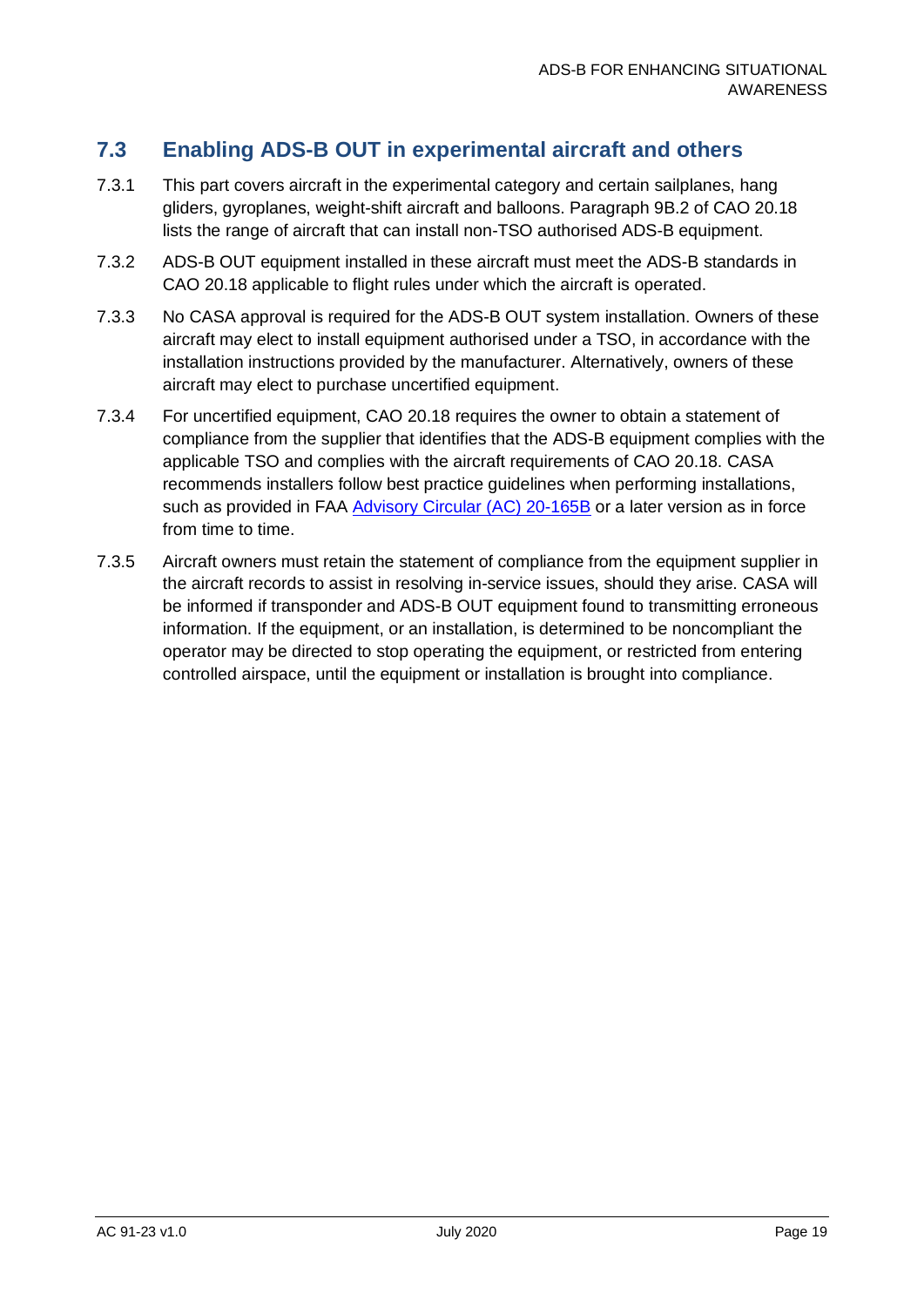### <span id="page-20-0"></span>**8 ADS-B OUT equipment settings**

#### <span id="page-20-1"></span>**8.1 Setting the correct GNSS position source performance indicators**

- 8.1.1 This part applies to aircraft owners who plan to add a GNSS position source to a Mode S transponder.
- 8.1.2 The capability of the GNSS position source determines the usefulness of the configuration. If the manufacturer's instructions allow a Source Integrity Level (SIL)<sup>[11](#page-20-3)</sup> setting of 2 or more, this enables the capability of a full IFR capable system, which includes the ability to receive ATC surveillance separation based on ADS-B. If the manufacturer's instructions only allow a SIL of 1, this is useful for situational awareness and electronic conspicuity, but does not give the ability to receive ATC surveillance separation based on ADS-B. Equipment requiring or having a SIL of zero (0) is not suitable or useable in Australia, as this setting is used to indicate unsuitable ADS-B equipment. Importantly, aircraft transmitting a SIL of zero is not displayed in aircraft fitted with TSO-standard ADS-B IN equipment. Hence equipment with this setting is not part of the range of acceptable equipment configurations.
- 8.1.3 The ATC surveillance system will detect the SIL as well as other GNSS performance indicators and, if suitable for ATS surveillance, will display the aircraft with an indication of the aircraft's ADS-B capability. It is vital that the appropriate SIL value is set within the transponder. This avoids any mismatch between aircraft capability and the capability displayed to ATC. Consult your installer and/or the equipment's operating/installation manual for specific details.
- 8.1.4 For solutions which are transponder based, the SIL setting does not affect the ability of an aircraft operated to the VFR to obtain clearance into Class C airspace. This is because, in Class C airspace, the transponder (not ADS-B OUT) is used by ATC to identify a VFR aircraft and provide surveillance services.

#### <span id="page-20-2"></span>**8.2 24-bit address for ADS-B equipment including EC devices**

- 8.2.1 This part applies to all aircraft owners, operators and pilots who purchase or use ADS-B equipment for, or in, a VFR aircraft.
- 8.2.2 All ADS-B OUT equipment, including EC devices, use a 24-bit address, which may also be termed the 24-bit Mode S or ICAO address. This is different to the transponder mode A code (the familiar 'squawk code') that a pilot enters in a transponder. The 24-bit address usually forms part of an aircraft's certificate of registration and is usually set only once during initial installation of the fixed ADS-B OUT equipment.

<span id="page-20-3"></span><sup>&</sup>lt;sup>11</sup> SIL is a numeric value (0-3) that is transmitted as part of an ADS-B message. SIL indicates the position source's probability of exceeding the reported integrity value. SIL is usually set based on design data from the position source equipment manufacturer.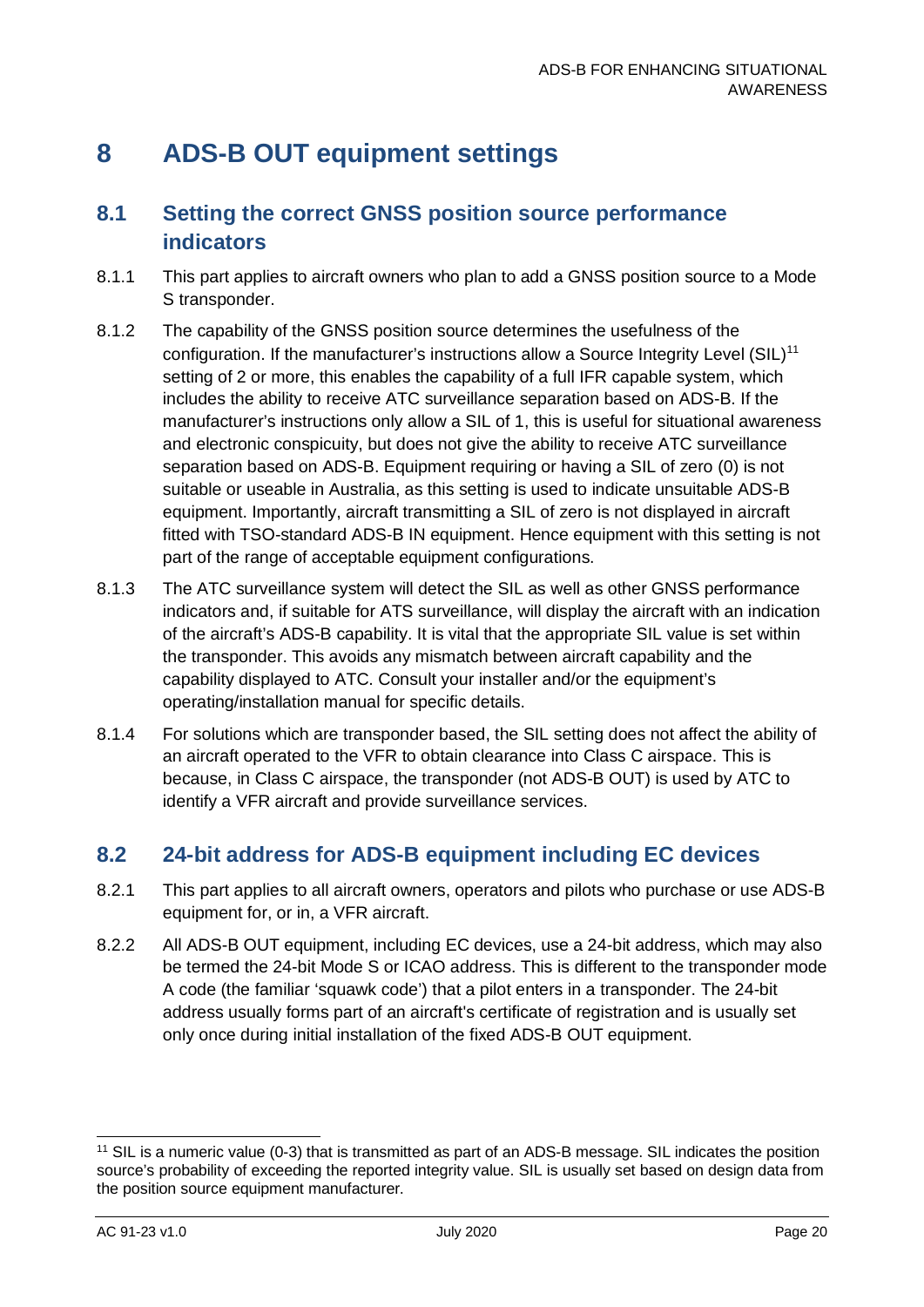8.2.3 As an EC device is designed to be portable and useable in unregistered aircraft, the 24 bit address will be programmable by the user. The operating manual of an EC device will explain how to correctly set and change the 24-bit address.

#### **8.2.4 24-bit address for EC devices used in registered aircraft**

- 8.2.4.1 If you are using your EC device on a registered aircraft with an existing ICAO 24-bit (or Mode S) address, you must program this address into your EC device. Contact the Civil Aircraft Register [<https://www.casa.gov.au/aircraft/civil-aircraft-register/contact-civil](https://www.casa.gov.au/aircraft/civil-aircraft-register/contact-civil-aircraft-register)[aircraft-register>](https://www.casa.gov.au/aircraft/civil-aircraft-register/contact-civil-aircraft-register) if you don't know the 24-bit binary address for your aircraft.
- <span id="page-21-0"></span>8.2.4.2 Consult the equipment manufacturer's documentation for the correct format to use for your equipment. CASA provides 24-bit addresses in three formats:
	- − Hexadecimal: six digits and/or the letters A to F;

or

− Decimal: seven digits;

or

Binary: a sequence of 24 ones and/or zeros.

If your equipment requires octal format, there are many web-based conversion applications available online.

8.2.4.3 If you need to move the device between registered aircraft, it MUST be reprogrammed with the new aircraft's ICAO 24-bit address as appropriate.

#### **8.2.5 24-bit address for EC devices used in unregistered aircraft**

- 8.2.5.1 If you are using an EC device on an unregistered aircraft, you need to contact the Civil Aircraft Register [<https://www.casa.gov.au/aircraft/civil-aircraft-register/contact-civil](https://www.casa.gov.au/aircraft/civil-aircraft-register/contact-civil-aircraft-register)[aircraft-register>](https://www.casa.gov.au/aircraft/civil-aircraft-register/contact-civil-aircraft-register) and provide the following:
	- Your contact details
	- − If applicable:
		- o Your aircraft's registration number
		- o Aircraft Manufacturer
		- o Aircraft Model
		- o Aircraft Serial Number
		- The details for your EC device, including:
		- o Make
		- o Model
		- o Serial number.
- 8.2.5.2 CASA will allocate the EC device a unique ICAO 24-bit binary address to enable it to be used on multiple unregistered aircraft without re-programming. As mentioned in paragraph [8.3.2,](#page-21-0) CASA provides 24-bit binary addresses in several formats. If necessary consult the equipment manufacturer's documentation for the current format to use for your equipment when converting the 24-bit address to the correct format.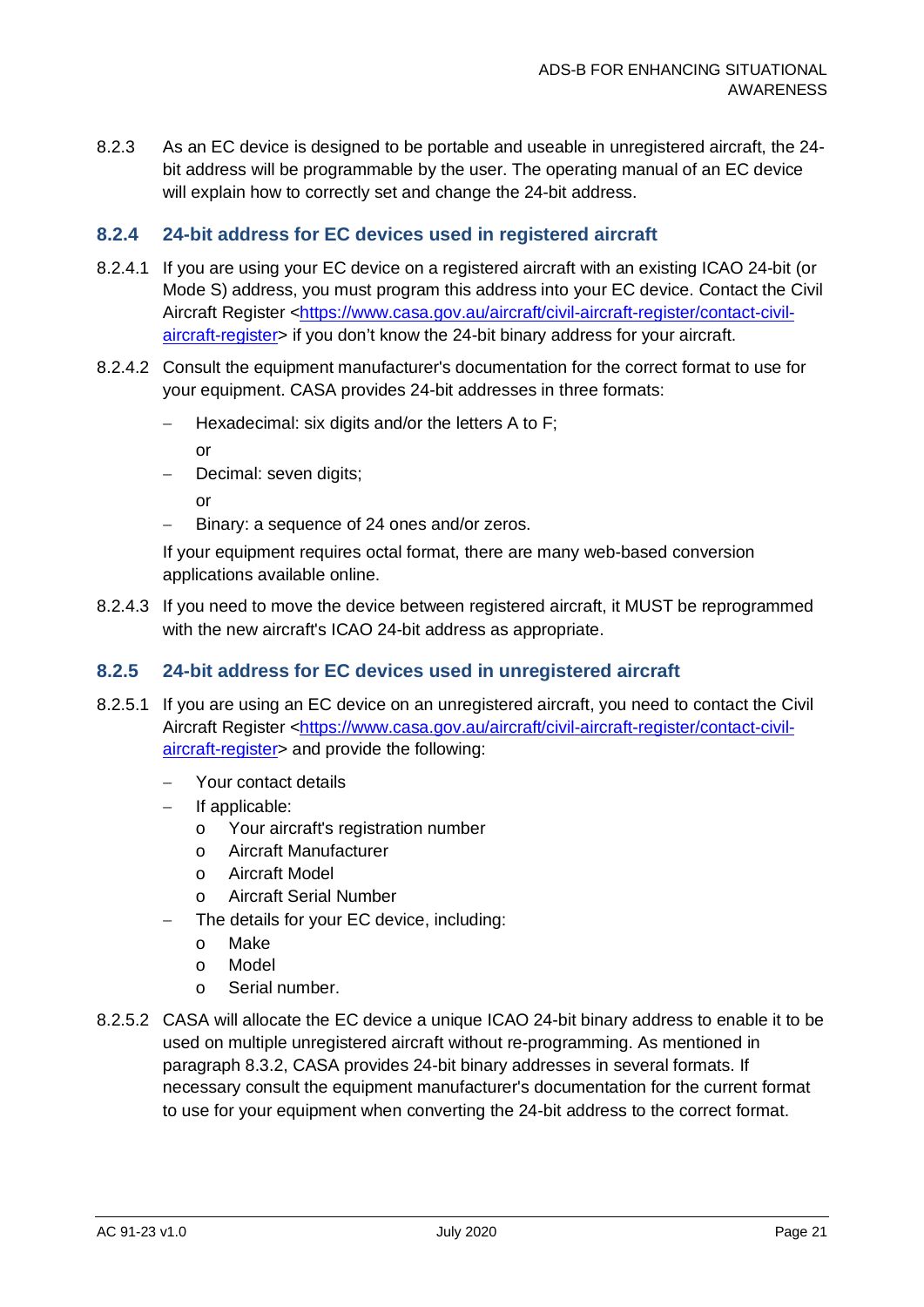#### **8.2.6 Selling portable ADS-B devices**

8.2.6.1 If you sell or dispose of a portable ADS-B device such as an EC device, you should ensure that the 24-bit address is cleared before it leaves your possession.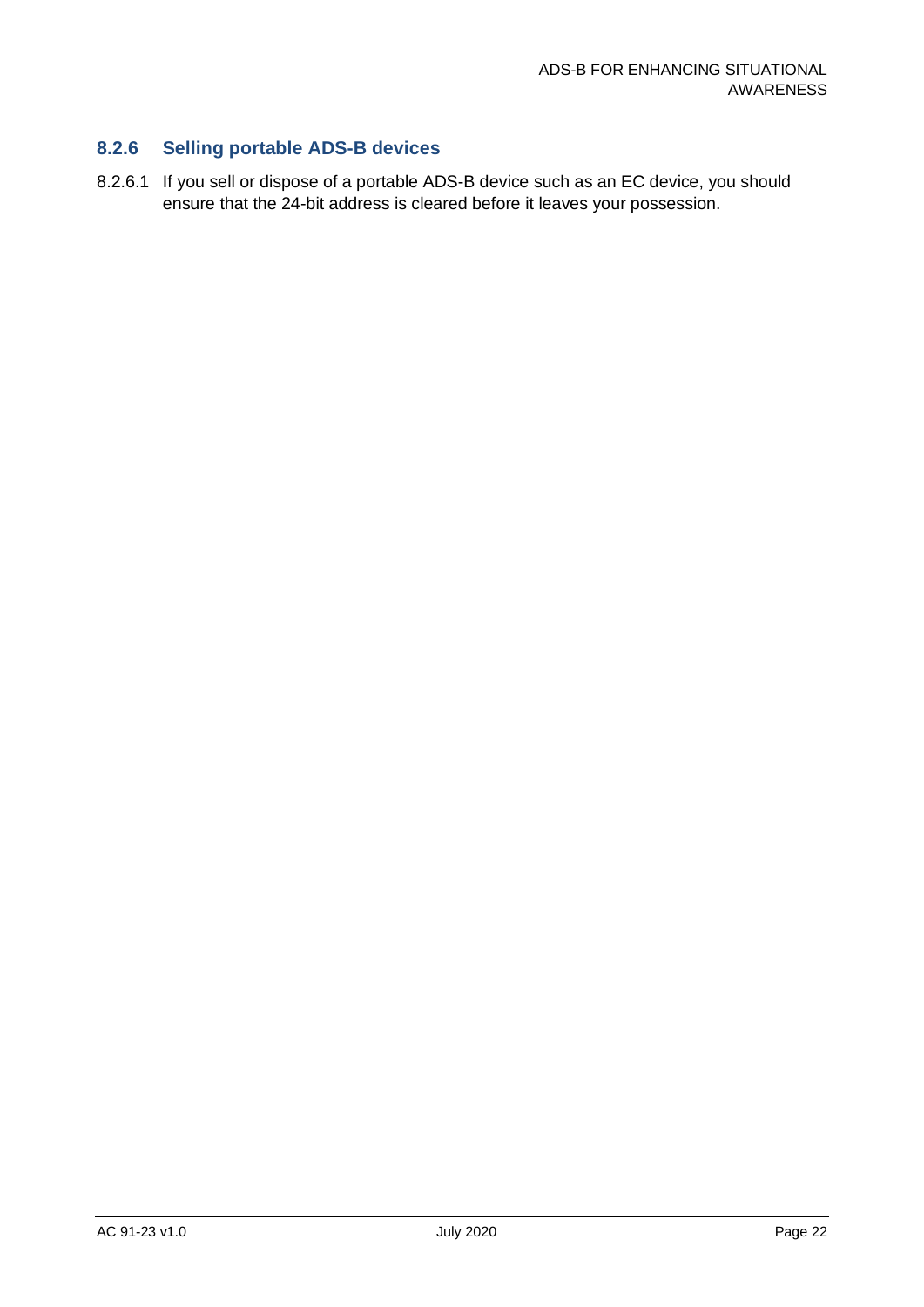### <span id="page-23-0"></span>**9 ADS-B IN receiving equipment and traffic displays**

- 9.1.1 Being able to receive ADS-B transmissions from other aircraft and to display that information to the pilot is an essential component of ADS-B technology to enhance a pilot's situational awareness. The capability to receive ADS-B transmissions is generally referred to as 'ADS-B IN'.
- 9.1.2 ADS-B IN capability can be achieved several ways:
	- − a Mode S transponder with integrated ADS-B OUT and ADS-B IN capability
	- a specific ADS-B IN component permanently installed in the aircraft
	- − a portable ADS-B IN device carried in the aircraft.
- 9.1.3 The received ADS-B IN information must be presented in a suitable form to the pilot. The presentation can be as simple as a warning light or sound or as radar-like display of traffic information integrated with other flight information on an electronic display. In many cases, the traffic display solution is an ADS-B IN receiver wirelessly connected to a tablet computer running a suitable app that displays traffic information.

#### <span id="page-23-1"></span>**9.2 ADS-B IN installation requirements**

- 9.2.1 There is no requirement to install ADS-B IN equipment in any Australian aircraft. Any suitable and 1090MHz-compatible ADS-B IN receiver is useable in Australia.
- 9.2.2 Aircraft owners and operators may choose between portable and fixed ADS-B IN equipment, (or no ADS-B IN equipment). Users of portable ADS-B IN equipment should pay careful attention to manufacturer's advice about positioning and possible shielding of the antenna; the equipment will not operate reliably or effectively if the antenna does not have an unobstructed view of traffic.
- 9.2.3 However, the same rules for fixed installations of ADS-B OUT equipment equally apply to fixed installations of ADS-B IN equipment. For type certified aircraft, equipment authorised under (E)TSO-C195a or approved as meeting the standards of RTCA/DO-317A or EUROCAE ED-194 (or later versions) would be appropriate.

#### <span id="page-23-2"></span>**9.3 Choosing a suitable display of information**

9.3.1 Owners and pilots should be mindful about the potential for ADS-B displays to distract or divert the pilot from maintaining a visual scan. CASA advises pilots to give preference to equipment that is easy to interpret, or able to give alerts, without requiring excessive time spent 'heads down' in the cockpit.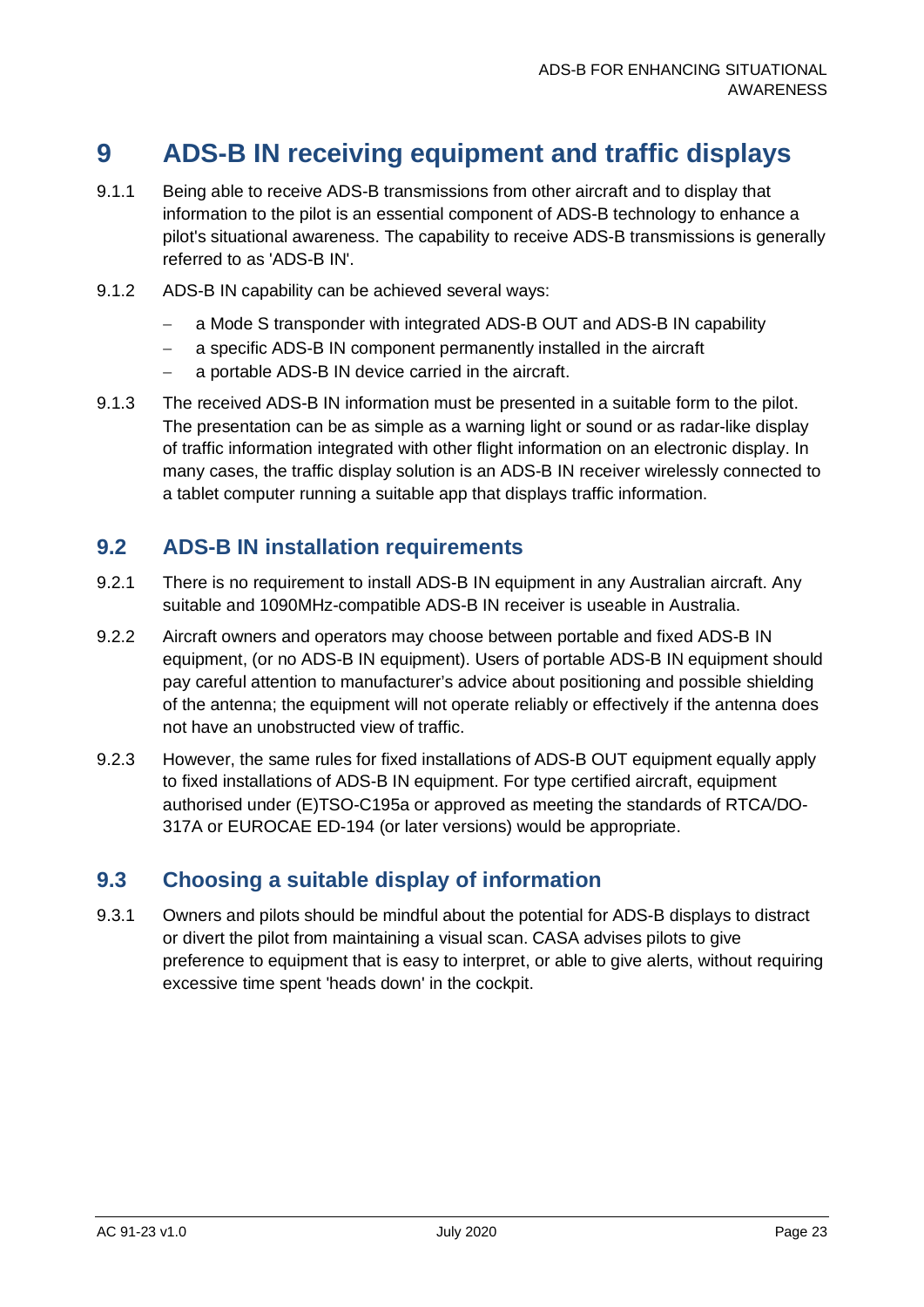# **Appendix A**

# **Usage scenario descriptions for different ADS-B options**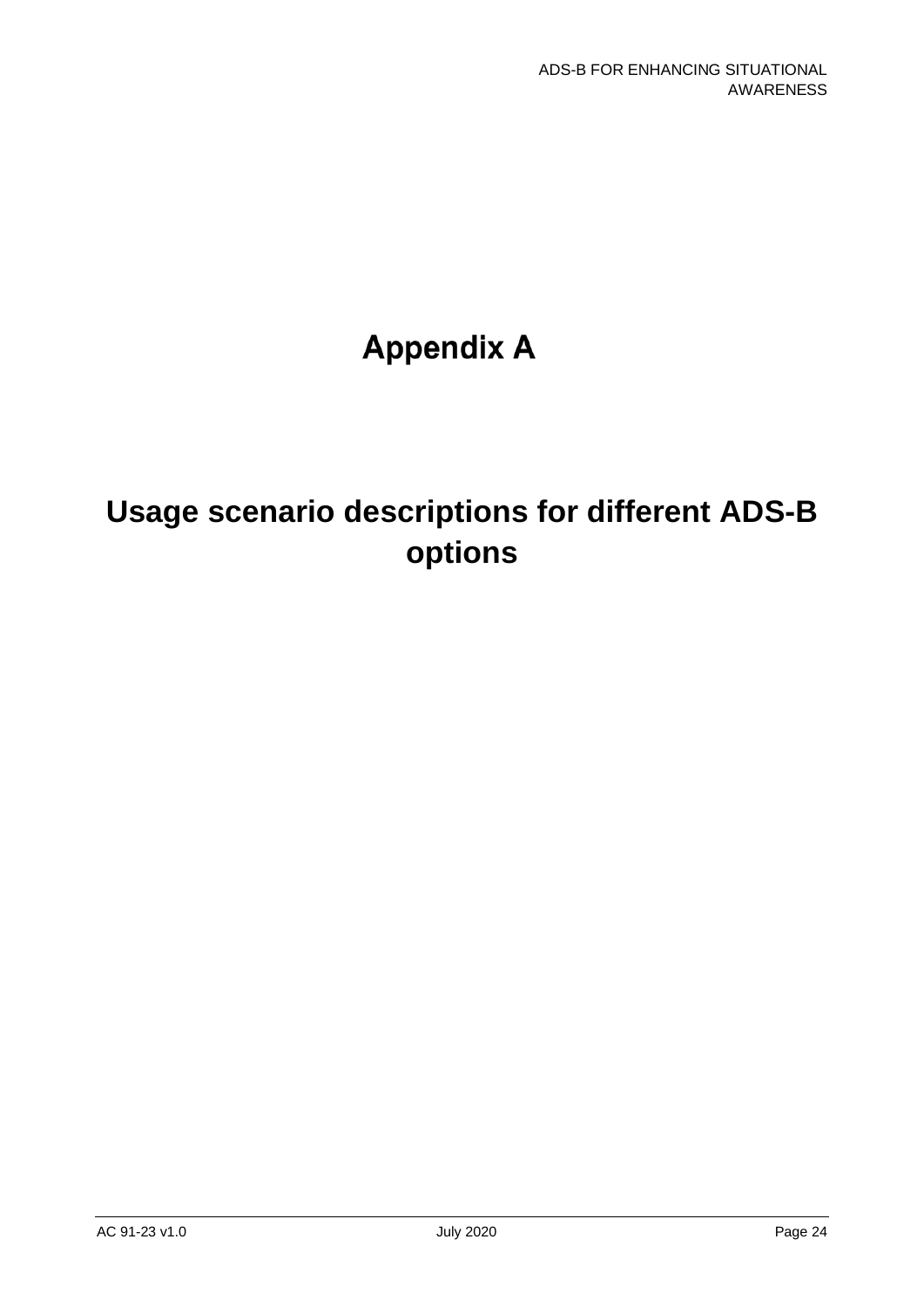<span id="page-25-0"></span>This table describes – in a flight thread form – the use of an ADS-B system (ADS-B OUT and IN) in a VFR aircraft, including actions by the pilot and other recipients of the information.

| <b>Scenario</b><br><b>Description</b>                                                                                            | <b>VFR Aircraft Role</b><br>or Activity                                                                                                                                                      | <b>Other Aircraft</b><br><b>Role or Activity</b>                                             | <b>ATC Role or Activity</b> | <b>Envisaged Outcomes</b>                                                                                                                                                       |                                                                                                                                                                                  |                                                                                                                                               |
|----------------------------------------------------------------------------------------------------------------------------------|----------------------------------------------------------------------------------------------------------------------------------------------------------------------------------------------|----------------------------------------------------------------------------------------------|-----------------------------|---------------------------------------------------------------------------------------------------------------------------------------------------------------------------------|----------------------------------------------------------------------------------------------------------------------------------------------------------------------------------|-----------------------------------------------------------------------------------------------------------------------------------------------|
|                                                                                                                                  |                                                                                                                                                                                              |                                                                                              |                             | <b>TABS position source</b><br>+Mode S Transponder                                                                                                                              | <b>Integrated TABS</b><br>device                                                                                                                                                 | <b>EC</b> device                                                                                                                              |
| <b>Before Flight:</b>                                                                                                            |                                                                                                                                                                                              |                                                                                              |                             |                                                                                                                                                                                 |                                                                                                                                                                                  |                                                                                                                                               |
| Configure<br>equipment.                                                                                                          | Set Flight ID and<br>appropriate<br>primary and<br>alternate 4096<br>code (if in-flight<br>code setting not<br>available).<br>Switch equipment<br>to proper<br>operating mode for<br>flight. |                                                                                              | None.                       | Capable of detection by<br>other aircraft fitted with:<br>• TCAS I or II<br>• Traffic awareness<br>system (TAS)<br>• ADS-B IN<br>• ATC ADS-B ground<br>stations<br>• ATC radar. | Capable of detection by<br>other aircraft fitted with:<br>• TCAS I or II<br>$\bullet$ TAS<br>• ADS-B IN<br>• ATC ADS-B ground<br>stations, for<br>situational<br>awareness only. | Capable of detection by<br>other aircraft fitted with:<br>• ADS-B IN<br>• ATC ADS-B ground<br>stations, for<br>situational<br>awareness only. |
| In flight:                                                                                                                       |                                                                                                                                                                                              |                                                                                              |                             |                                                                                                                                                                                 |                                                                                                                                                                                  |                                                                                                                                               |
| <b>VFR</b> aircraft<br>observed on<br>unrelated <sup>12</sup> aircraft's<br>TCAS I or II, TAS or<br><b>ADS-BIN</b><br>equipment. | Respond to radio<br>broadcasts.                                                                                                                                                              | Operate and<br>monitor TCAS I or<br>II, TAS or<br>ADS-B IN.<br>Respond to TA,<br>RA or other | None.                       | Other aircraft fitted with<br>TCAS I or II, TAS or<br>ADS-B IN are alerted<br>and aware of VFR<br>aircraft's presence and<br>avoids collision risk.                             | Other aircraft fitted with<br>TCAS I or II, TAS or<br>ADS-B IN are alerted<br>and aware of VFR<br>aircraft's presence and<br>avoids collision risk.                              | Other aircraft fitted with<br>ADS-B IN are alerted<br>and aware of VFR<br>aircraft's presence and<br>avoids collision risk.                   |
| <b>VFR</b> aircraft<br>(equipped with<br>ADS-B IN) observes<br>other ADS-B<br>equipped aircraft.                                 | Observe the traffic<br>display, and/or<br>listen to audio<br>alerts.                                                                                                                         | Respond to radio<br>broadcasts.                                                              |                             | collision risk.                                                                                                                                                                 | VFR aircraft is alerted and aware of other aircraft's presence and avoids                                                                                                        |                                                                                                                                               |

<sup>&</sup>lt;sup>12</sup> Airline, business, military, survey, medevac or IFR GA aircraft would be typical examples in this context.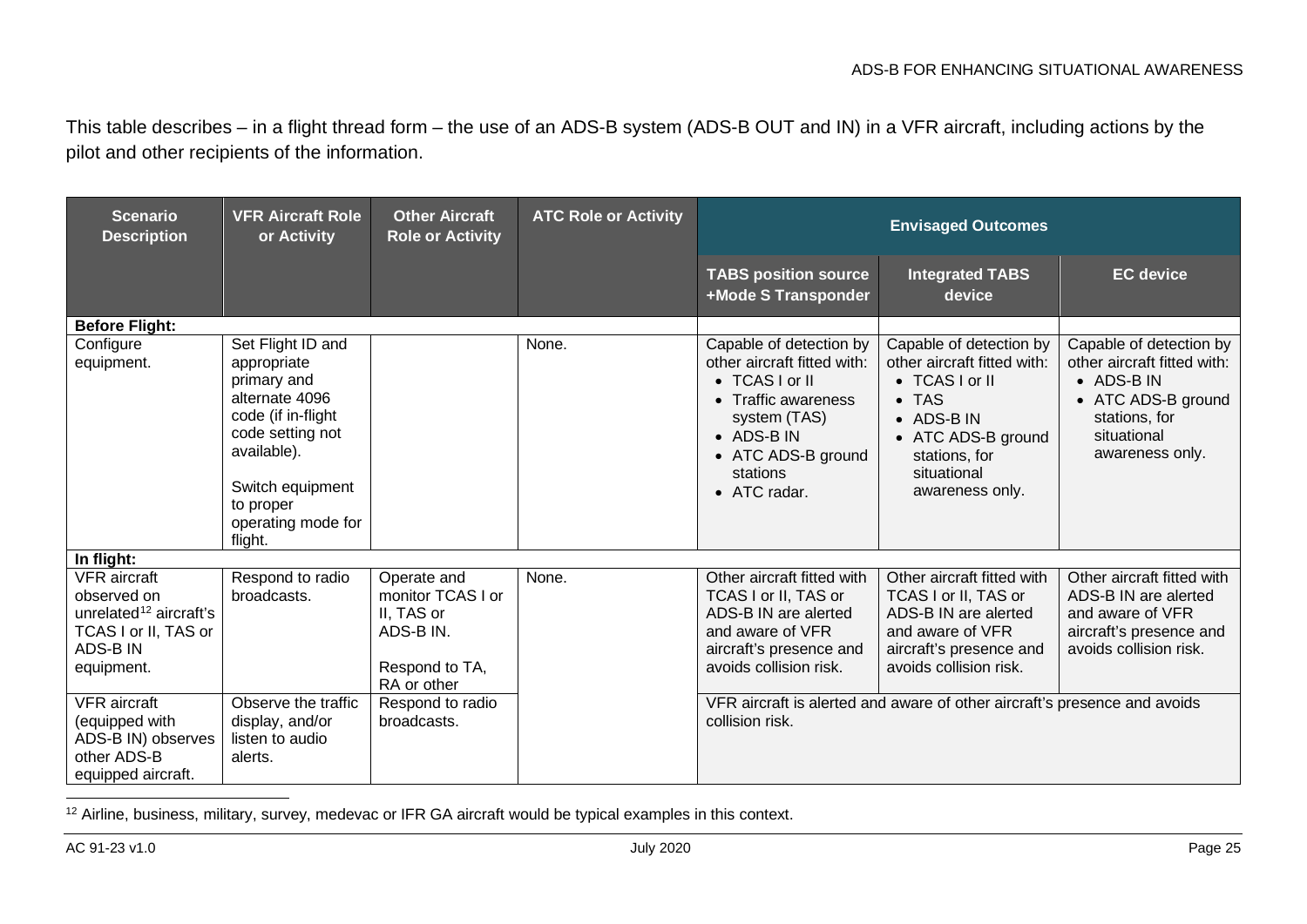#### <span id="page-26-1"></span><span id="page-26-0"></span>ADS-B FOR ENHANCING SITUATIONAL AWARENESS

| <b>Scenario</b><br><b>Description</b>                                                            | <b>VFR Aircraft Role</b><br>or Activity                                                                                                                                                                                                     | <b>Other Aircraft</b><br><b>Role or Activity</b>                                                                                                                                                                   | <b>ATC Role or Activity</b>                                                                                                                                                                                                                                                                                                                                        | <b>Envisaged Outcomes</b>                                                                                                                                                                                               |                                                                                                                                                                                                                                                                                                        |                                                                                                                                                                                                                                                                                   |
|--------------------------------------------------------------------------------------------------|---------------------------------------------------------------------------------------------------------------------------------------------------------------------------------------------------------------------------------------------|--------------------------------------------------------------------------------------------------------------------------------------------------------------------------------------------------------------------|--------------------------------------------------------------------------------------------------------------------------------------------------------------------------------------------------------------------------------------------------------------------------------------------------------------------------------------------------------------------|-------------------------------------------------------------------------------------------------------------------------------------------------------------------------------------------------------------------------|--------------------------------------------------------------------------------------------------------------------------------------------------------------------------------------------------------------------------------------------------------------------------------------------------------|-----------------------------------------------------------------------------------------------------------------------------------------------------------------------------------------------------------------------------------------------------------------------------------|
|                                                                                                  |                                                                                                                                                                                                                                             |                                                                                                                                                                                                                    |                                                                                                                                                                                                                                                                                                                                                                    | <b>TABS position source</b><br>+Mode S Transponder                                                                                                                                                                      | <b>Integrated TABS</b><br>device                                                                                                                                                                                                                                                                       | <b>EC</b> device                                                                                                                                                                                                                                                                  |
|                                                                                                  | Sight the traffic<br>and take action to<br>avoid it.                                                                                                                                                                                        |                                                                                                                                                                                                                    |                                                                                                                                                                                                                                                                                                                                                                    |                                                                                                                                                                                                                         |                                                                                                                                                                                                                                                                                                        |                                                                                                                                                                                                                                                                                   |
| <b>VFR</b> aircraft<br>observed on<br>related <sup>13</sup> aircraft's<br>ADS-B IN<br>equipment. | As appropriate to<br>the type of<br>activity <sup>14</sup> .                                                                                                                                                                                | Monitor ADS-B IN<br>display or aural<br>indications.<br>Sight the traffic<br>and take action to<br>avoid it.                                                                                                       |                                                                                                                                                                                                                                                                                                                                                                    | The related aircraft is alerted and aware of VFR aircraft's presence and<br>avoids collision risk.                                                                                                                      |                                                                                                                                                                                                                                                                                                        |                                                                                                                                                                                                                                                                                   |
| <b>VFR</b> aircraft<br>observed by ATC.<br><b>VFR</b> aircraft seeks                             | Select appropriate<br>4096 primary or<br>standby code.<br>Operate SPI<br>function if fitted<br>and requested.<br>Listen to ATC<br>traffic information<br>(directed or<br>broadcast).<br>Respond to ATC if<br>appropriate.<br>Select correct | Listen to ATC<br>traffic information<br>(directed or<br>broadcast).<br>Respond to ATC.<br>Attempt to visually<br>sight VFR aircraft.<br>Attempt to contact<br>VFR aircraft by<br>radio if<br>appropriate.<br>None. | Observe the VFR<br>aircraft target on<br>console display. Read<br>target label. Decide if<br>target is full capability<br>(SIL>=2) or situational<br>awareness (SIL=1)<br>only.<br>Pass traffic information<br>as indicated and<br>appropriate.<br>Provide warning or<br>caution if violating (or<br>likely to violate)<br>controlled airspace.<br>Observe the VFR | In ADS-B and radar<br>coverage:<br>• Alerted aircraft<br>aware of VFR<br>aircraft's presence<br>and can avoid<br>collision risk.<br>• VFR aircraft may<br>avoid violating<br>controlled airspace.<br>In ADS-B and radar | In ADS-B coverage:<br>• Alerted aircraft<br>aware of VFR<br>aircraft's presence<br>and can avoid<br>collision risk.<br>• VFR aircraft may<br>avoid violating<br>controlled airspace.<br>In radar-only coverage:<br>As above, but only if<br>Mode C-only replies<br>are observed.<br>In ADS-B coverage: | In ADS-B coverage:<br>Alerted aircraft aware<br>of VFR aircraft's<br>presence and can<br>avoid collision risk.<br>VFR aircraft may avoid<br>violating controlled<br>airspace.<br>In radar-only coverage:<br>None - aircraft will not<br>be observed by ATC.<br>In ADS-B coverage: |

 $13$  Other sport aircraft, such as other gliders, would be typical examples in this context.

<sup>&</sup>lt;sup>14</sup> In some sport aviation operations, for example between manoeuvring gliders, radio traffic broadcasts and exchanges may not be of assistance in sighting and avoid other aircraft.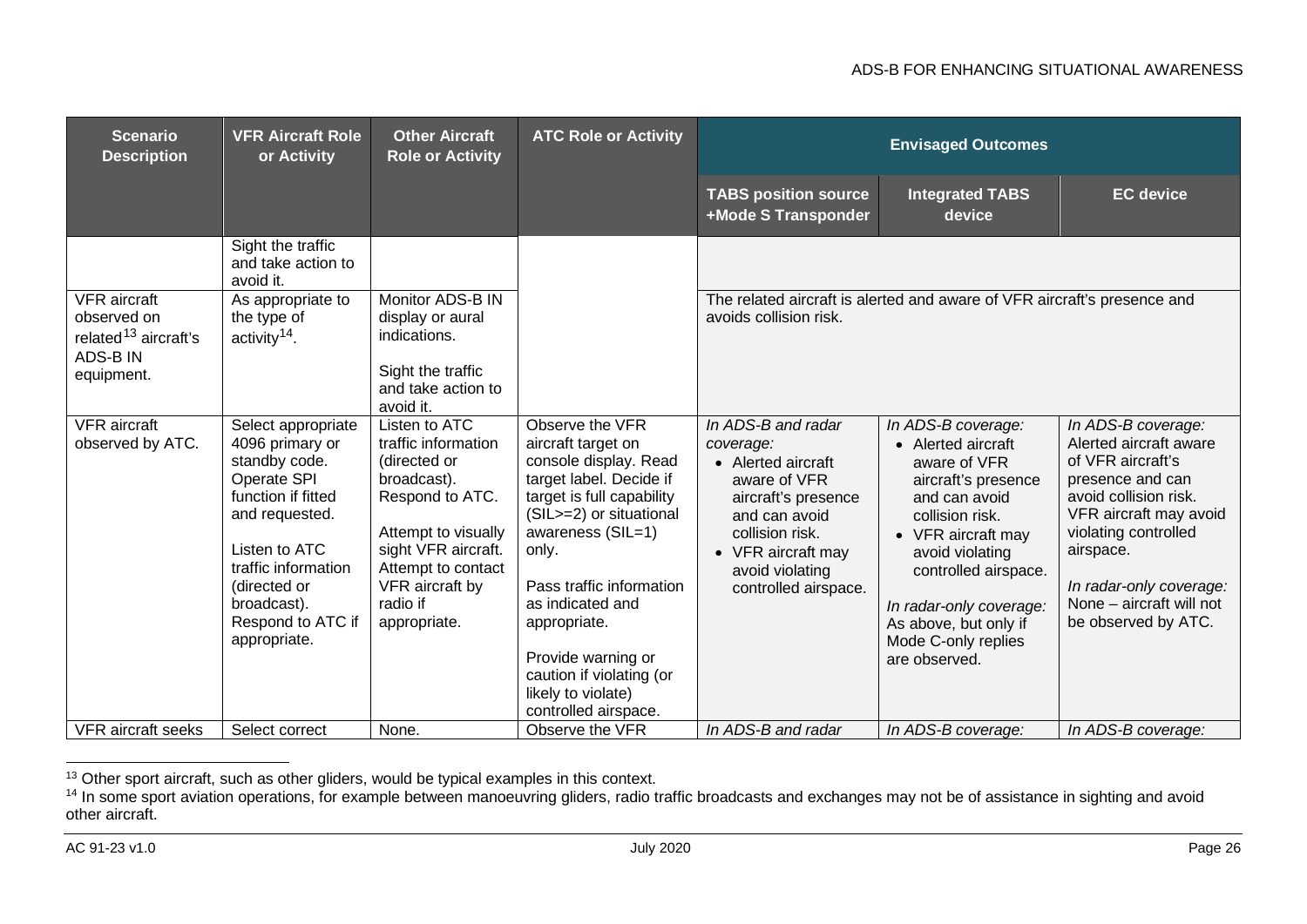<span id="page-27-0"></span>

| <b>Scenario</b><br><b>Description</b>                                                                   | <b>VFR Aircraft Role</b><br>or Activity                                                                                                                                                                                                                                          | <b>Other Aircraft</b><br><b>Role or Activity</b> | <b>ATC Role or Activity</b>                                                                                                                                                                                                                                                                                                                                                                                                                                                     | <b>Envisaged Outcomes</b>                                                                                                                                                                                                                                                                                                                                                                                                                                          |                                                                                                                                                                                                                                                                                                                                                                                                                                                                    |                                                                                                                                                                                                                                                                                                                                                                                                                                                          |
|---------------------------------------------------------------------------------------------------------|----------------------------------------------------------------------------------------------------------------------------------------------------------------------------------------------------------------------------------------------------------------------------------|--------------------------------------------------|---------------------------------------------------------------------------------------------------------------------------------------------------------------------------------------------------------------------------------------------------------------------------------------------------------------------------------------------------------------------------------------------------------------------------------------------------------------------------------|--------------------------------------------------------------------------------------------------------------------------------------------------------------------------------------------------------------------------------------------------------------------------------------------------------------------------------------------------------------------------------------------------------------------------------------------------------------------|--------------------------------------------------------------------------------------------------------------------------------------------------------------------------------------------------------------------------------------------------------------------------------------------------------------------------------------------------------------------------------------------------------------------------------------------------------------------|----------------------------------------------------------------------------------------------------------------------------------------------------------------------------------------------------------------------------------------------------------------------------------------------------------------------------------------------------------------------------------------------------------------------------------------------------------|
|                                                                                                         |                                                                                                                                                                                                                                                                                  |                                                  |                                                                                                                                                                                                                                                                                                                                                                                                                                                                                 | <b>TABS position source</b><br>+Mode S Transponder                                                                                                                                                                                                                                                                                                                                                                                                                 | <b>Integrated TABS</b><br>device                                                                                                                                                                                                                                                                                                                                                                                                                                   | <b>EC</b> device                                                                                                                                                                                                                                                                                                                                                                                                                                         |
| to utilise an Air<br><b>Traffic Service</b><br>(control service, or<br>flight following<br>advisories). | 4096 primary or<br>standby code;<br>enter discrete<br>code if requested<br>by ATC and<br>supported by<br>equipment.<br>Operate SPI<br>function if fitted<br>and requested.<br>Listen to ATC<br>response,<br>advisories and<br>instructions.<br>Respond to ATC<br>as appropriate. |                                                  | aircraft target on<br>console display. Read<br>target<br>label. Decide if target is<br>full capability (SIL>=2)<br>or situational<br>awareness (SIL=1)<br>only.<br>SIL>=2: Deliver flight<br>following or control<br>service in accordance<br>with existing<br>provisions.<br>$S/L=1$ : Use target for<br>and/or as aid to<br>procedural or visual<br>separation.<br>All Cases: Provide<br>warning or caution if<br>violating (or likely to<br>violate) controlled<br>airspace. | coverage:<br>• ATC delivers flight<br>following, other<br>advisory, or control<br>service.<br>• VFR aircraft<br>receives traffic<br>information or<br>separation service<br>from other traffic<br>(dependent on<br>airspace class).<br>• Risk of collision<br>with other aircraft<br>reduced.<br><b>Automated ATC</b><br>safety nets could<br>be activated, or<br>ATC could detect<br>$risk^{15}$<br>• VFR aircraft may<br>avoid violating<br>controlled airspace. | • ATC provides<br>procedural or visual<br>service if possible,<br>or declines.<br>• Other aircraft may<br>be alerted to<br>presence of VFR<br>aircraft.<br>• Risk of collision<br>with other aircraft<br>reduced.<br><b>Automated ATC</b><br>safety nets could<br>be activated, or<br>ATC could detect<br>risk.<br>• VFR aircraft may<br>avoid violating<br>controlled airspace.<br>In radar coverage:<br>As above, but only if<br>Mode C replies are<br>observed. | • ATC provides<br>procedural or visual<br>service if possible,<br>or declines.<br>• Other aircraft may<br>be alerted to<br>presence of VFR<br>aircraft.<br>• Risk of collision<br>with other aircraft<br>reduced.<br><b>Automated ATC</b><br>safety nets could<br>be activated, or<br>ATC could detect<br>risk<br>• VFR aircraft may<br>avoid violating<br>controlled airspace.<br>In radar coverage:<br>None - aircraft will not<br>be observed by ATC. |
| <b>VFR</b> aircraft<br>emergency.                                                                       | Select emergency<br>4096 code.                                                                                                                                                                                                                                                   | Listen to ATC<br>traffic information             | In all observed cases:<br>• Observe the VFR                                                                                                                                                                                                                                                                                                                                                                                                                                     | In ADS-B and radar<br>coverage:                                                                                                                                                                                                                                                                                                                                                                                                                                    | In ADS-B coverage:<br>• VFR aircraft                                                                                                                                                                                                                                                                                                                                                                                                                               | In ADS-B coverage:<br>• VFR aircraft                                                                                                                                                                                                                                                                                                                                                                                                                     |
|                                                                                                         | Operate SPI<br>function if fitted                                                                                                                                                                                                                                                | (directed or<br>broadcast).                      | aircraft target on<br>console display.                                                                                                                                                                                                                                                                                                                                                                                                                                          | $\bullet$ VFR aircraft<br>emergency is                                                                                                                                                                                                                                                                                                                                                                                                                             | emergency is<br>communicated to                                                                                                                                                                                                                                                                                                                                                                                                                                    | emergency is<br>communicated to                                                                                                                                                                                                                                                                                                                                                                                                                          |
|                                                                                                         | and requested.                                                                                                                                                                                                                                                                   | Respond to ATC.                                  | • Read emergency                                                                                                                                                                                                                                                                                                                                                                                                                                                                | communicated to                                                                                                                                                                                                                                                                                                                                                                                                                                                    | ATC, where the                                                                                                                                                                                                                                                                                                                                                                                                                                                     | ATC, where the                                                                                                                                                                                                                                                                                                                                                                                                                                           |

<sup>&</sup>lt;sup>15</sup> ATC automation typically alerts for IFR to any known target. No alert for VFR to VFR/Unknown target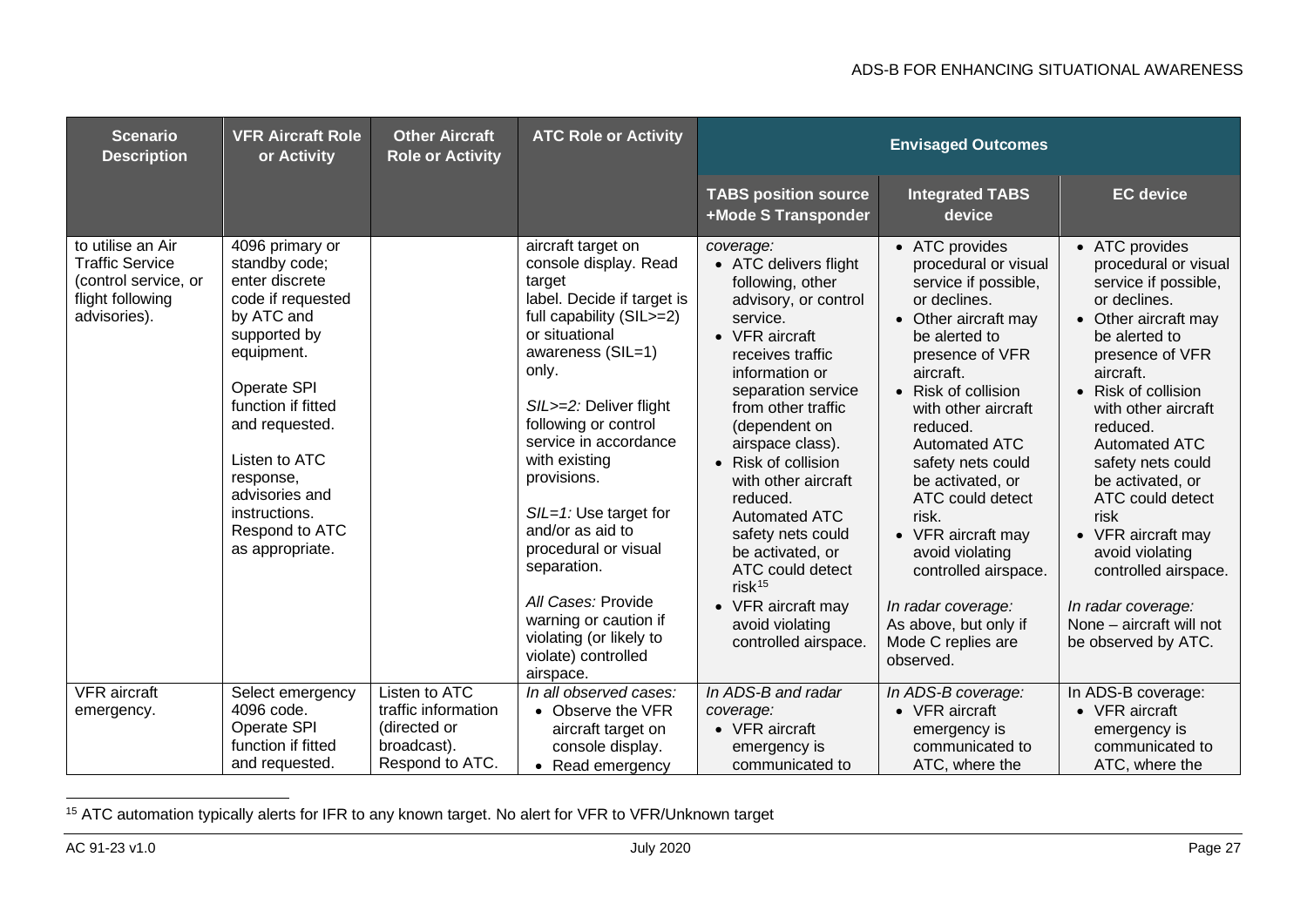| <b>Scenario</b><br><b>Description</b>                 | <b>VFR Aircraft Role</b><br>or Activity                                                                                               | <b>Other Aircraft</b><br><b>Role or Activity</b>                                                                | <b>ATC Role or Activity</b>                                                                                                                                           | <b>Envisaged Outcomes</b>                                                                                                                                                                                                                                                                                      |                                                                                                                                                                                                                                                                                                                                                                                                                       |                                                                                                                                                                                                                                                                                                                                                                                                              |
|-------------------------------------------------------|---------------------------------------------------------------------------------------------------------------------------------------|-----------------------------------------------------------------------------------------------------------------|-----------------------------------------------------------------------------------------------------------------------------------------------------------------------|----------------------------------------------------------------------------------------------------------------------------------------------------------------------------------------------------------------------------------------------------------------------------------------------------------------|-----------------------------------------------------------------------------------------------------------------------------------------------------------------------------------------------------------------------------------------------------------------------------------------------------------------------------------------------------------------------------------------------------------------------|--------------------------------------------------------------------------------------------------------------------------------------------------------------------------------------------------------------------------------------------------------------------------------------------------------------------------------------------------------------------------------------------------------------|
|                                                       |                                                                                                                                       |                                                                                                                 |                                                                                                                                                                       | <b>TABS position source</b><br>+Mode S Transponder                                                                                                                                                                                                                                                             | <b>Integrated TABS</b><br>device                                                                                                                                                                                                                                                                                                                                                                                      | <b>EC</b> device                                                                                                                                                                                                                                                                                                                                                                                             |
|                                                       | Listen for ATC<br>assistance and<br>traffic information<br>(directed or<br>broadcast).<br>Respond to ATC<br>as and if<br>appropriate. | Attempt to visually<br>sight VFR aircraft.<br>Attempt to contact<br>VFR aircraft by<br>radio if<br>appropriate. | target label.<br>• Attempt to contact<br>pilot.<br>• Alert SAR and<br>emergency<br>services.<br>• Pass traffic<br>information as<br>indicated and<br>appropriate.     | ATC.<br>• Emergency support<br>resources able to<br>be engaged.<br>Position and<br>trajectory of aircraft<br>and location of<br>emergency is<br>known.<br>• Other potentially<br>conflicting aircraft<br>remain clear of<br>area.<br>• Emergency hazard<br>to other aircraft and<br>ground parties<br>reduced. | device is EMG<br>capable.<br>• Emergency support<br>resources able to<br>be engaged.<br>Position and<br>trajectory of aircraft<br>and location of<br>emergency is<br>known.<br>• Other potentially<br>conflicting aircraft<br>remain clear of<br>area.<br>• Emergency hazard<br>to other aircraft and<br>ground parties<br>reduced.<br>In radar coverage:<br>As above, but only if<br>Mode C replies are<br>observed. | device is EMG<br>capable.<br>• Emergency support<br>resources able to<br>be engaged.<br>Position and<br>trajectory of aircraft<br>and location of<br>emergency is<br>known.<br>• Other potentially<br>conflicting aircraft<br>remain clear of<br>area.<br>• Emergency hazard<br>to other aircraft and<br>ground parties<br>reduced.<br>In radar coverage:<br>None - aircraft will not<br>be observed by ATC. |
| VFR aircraft search<br>and rescue phase<br>initiated. | Pilot of aircraft<br>fails to cancel<br>SARTIME, make<br>required report, or<br>is reported<br>overdue.                               | Other aircraft may<br>be tasked to assist<br>per existing<br>procedures.                                        | ATC perform<br>communication checks<br>and other SAR<br>procedures.<br>ATC examine recorded<br>ADS-B data or "last<br>detected" function on<br>ATC screen to identify | In ADS-B and radar<br>coverage:<br>• VFR aircraft<br>emergency is<br>communicated to<br>ATC.<br><b>Emergency support</b><br>resources able to<br>be engaged.                                                                                                                                                   | In ADS-B coverage:<br>• VFR aircraft<br>emergency is<br>communicated to<br>ATC.<br>• Emergency support<br>resources able to<br>be engaged.<br>Position and                                                                                                                                                                                                                                                            | In ADS-B coverage:<br>• VFR aircraft<br>emergency is<br>communicated to<br>ATC.<br>• Emergency support<br>resources able to<br>be engaged.<br>Position and                                                                                                                                                                                                                                                   |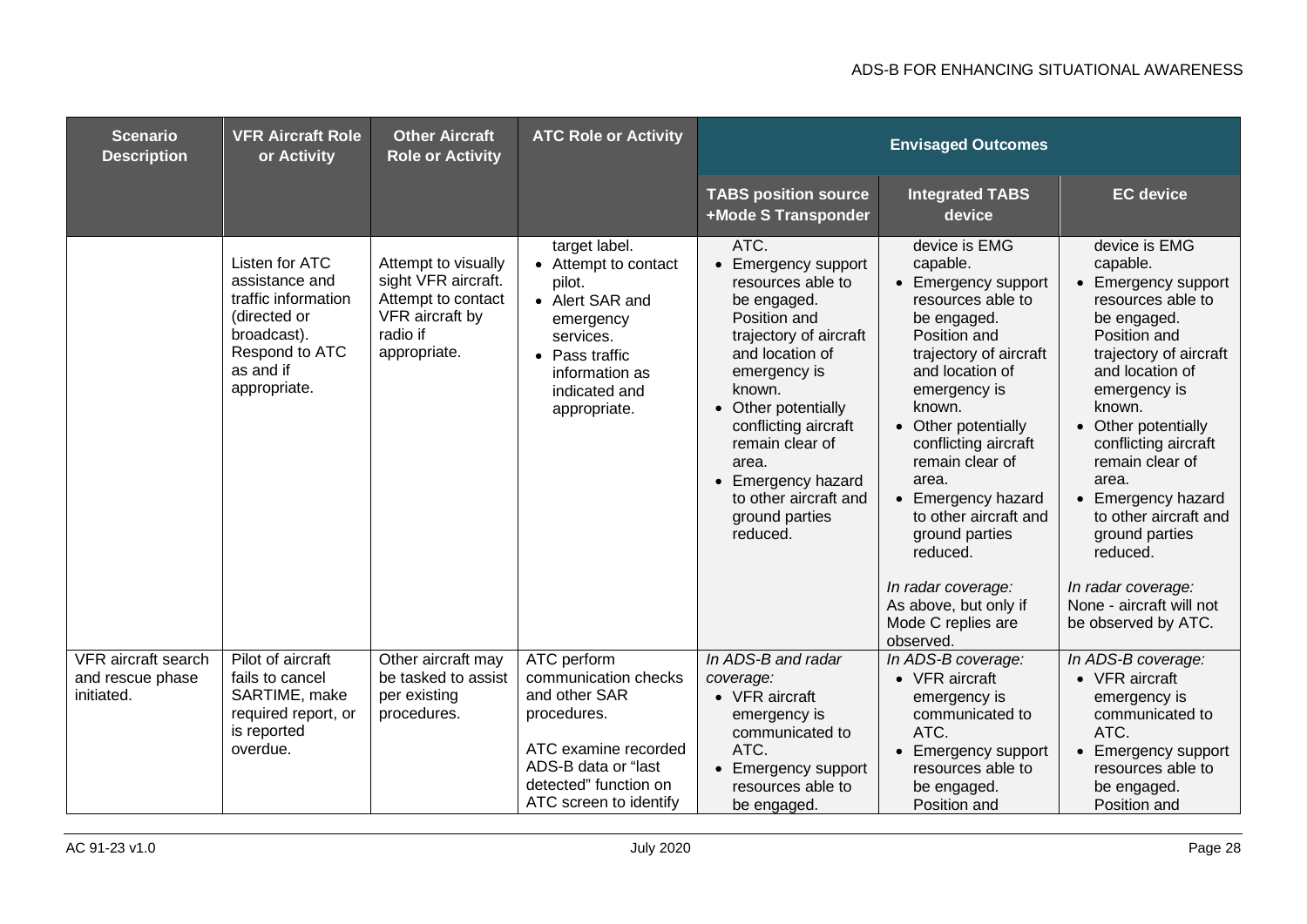#### ADS-B FOR ENHANCING SITUATIONAL AWARENESS

| <b>Scenario</b><br><b>Description</b>                                                                                                                             | <b>VFR Aircraft Role</b><br>or Activity | <b>Other Aircraft</b><br><b>Role or Activity</b> | <b>ATC Role or Activity</b> | <b>Envisaged Outcomes</b>                                                                                                                                                                                                                                                                                           |                                                                                                                                                                                                                                       |                                                                                                                                                                                                                              |
|-------------------------------------------------------------------------------------------------------------------------------------------------------------------|-----------------------------------------|--------------------------------------------------|-----------------------------|---------------------------------------------------------------------------------------------------------------------------------------------------------------------------------------------------------------------------------------------------------------------------------------------------------------------|---------------------------------------------------------------------------------------------------------------------------------------------------------------------------------------------------------------------------------------|------------------------------------------------------------------------------------------------------------------------------------------------------------------------------------------------------------------------------|
|                                                                                                                                                                   |                                         |                                                  |                             | <b>TABS position source</b><br>+Mode S Transponder                                                                                                                                                                                                                                                                  | <b>Integrated TABS</b><br>device                                                                                                                                                                                                      | <b>EC</b> device                                                                                                                                                                                                             |
|                                                                                                                                                                   |                                         |                                                  | reasonable SAR area.        | Position and<br>trajectory of aircraft<br>and location of<br>emergency is<br>known.<br>Emergency hazard<br>$\bullet$<br>to other aircraft and<br>ground parties<br>reduced.                                                                                                                                         | trajectory of aircraft<br>and location of<br>emergency is<br>known.<br>Emergency hazard<br>to other aircraft and<br>ground parties<br>reduced.<br>In radar only coverage:<br>As above, but only if<br>Mode C replies are<br>observed. | trajectory of aircraft<br>and location of<br>emergency is<br>known.<br>Emergency hazard<br>to other aircraft and<br>ground parties<br>reduced.<br>In radar only coverage:<br>None - aircraft will not<br>be observed by ATC. |
| <b>VFR</b> aircraft<br>activities monitored<br>by non-ATC ground<br>station(s) including<br>individual receivers,<br>FlightAware,<br>FlightRadar24 and<br>others. | None.                                   | None.                                            | None.                       | Operating companies, related business and training organisations, flying<br>clubs, relatives and other observers view and/or record aircraft position,<br>track, altitude and other flight details for information and/or analysis.<br>(Range and performance dependent on power output of TABS and EC<br>devices.) |                                                                                                                                                                                                                                       |                                                                                                                                                                                                                              |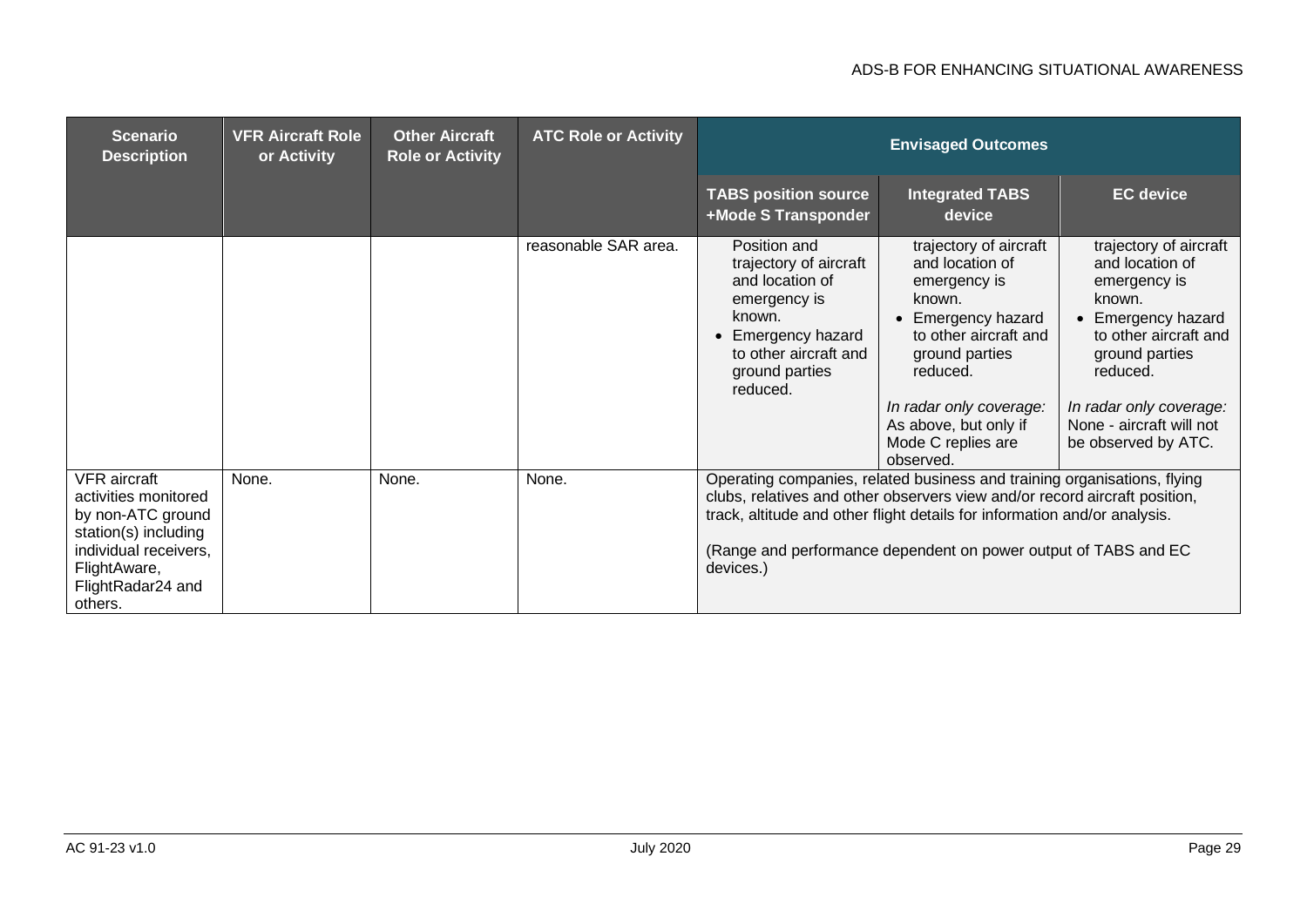# **Appendix B**

## **Comparison of technical and performance differences between the various ADS-B options**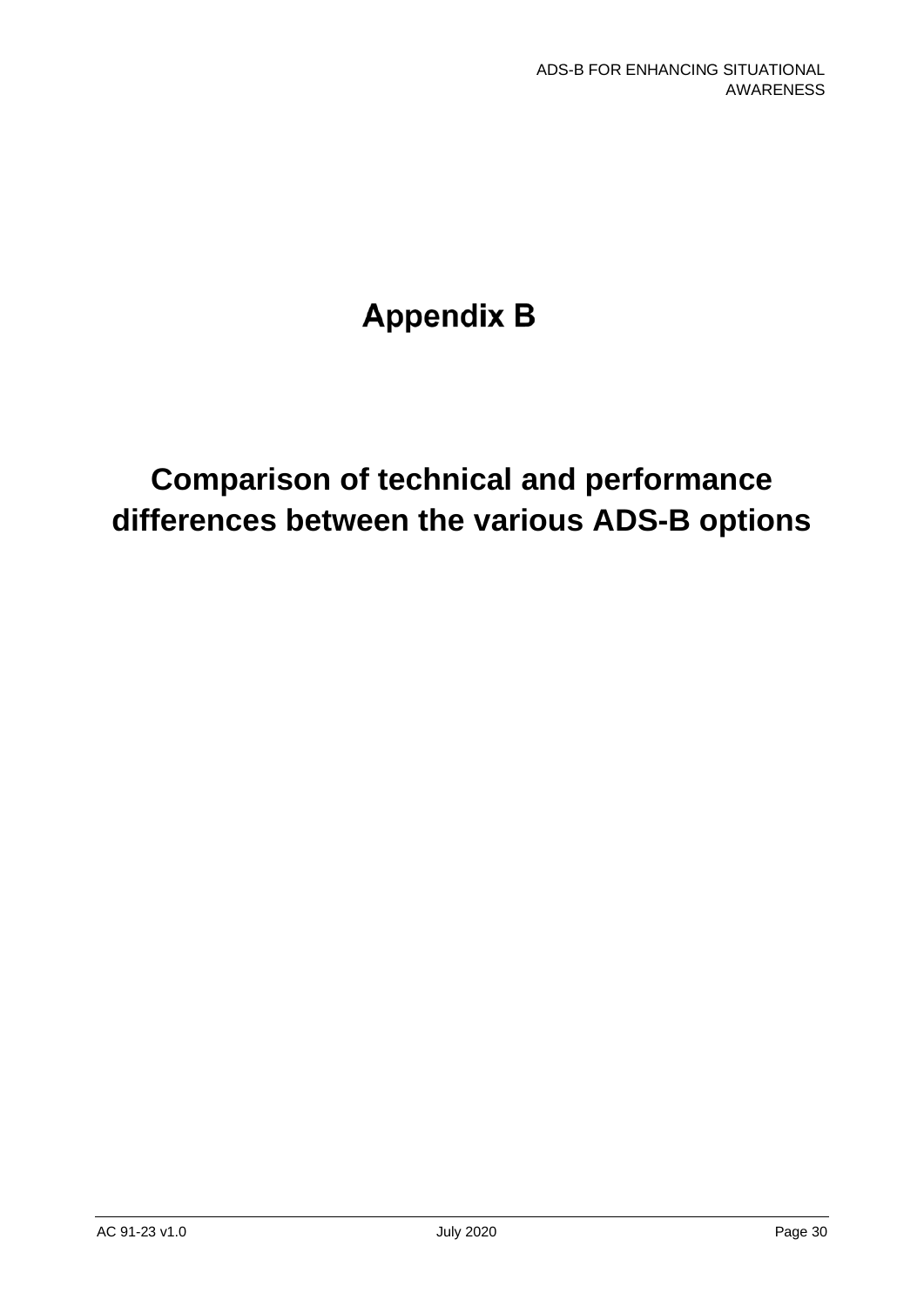<span id="page-31-1"></span><span id="page-31-0"></span>For the technically minded, the following table provides more detail about the technical and performance differences between the different options for ADS-B OUT equipment:

| <b>Standard</b>                                            | <b>IFR standard GNSS position</b><br>source + Mode S Transponder | <b>TABS position source + Mode</b><br>S Transponder +                            | <b>Integrated TABS device</b>                                    | <b>EC</b> device                                  |
|------------------------------------------------------------|------------------------------------------------------------------|----------------------------------------------------------------------------------|------------------------------------------------------------------|---------------------------------------------------|
| <b>Trade-offs</b>                                          | <b>Best performance/ Highest</b><br>cost                         | <b>Good performance/ Higher</b><br>cost                                          | <b>Medium performance/ Medium</b><br>cost                        | <b>Lowest performance/ Lowest</b><br>cost         |
| <b>Transponder modal</b><br>interactions                   | Transponder replies to<br>interrogation                          | Transponder replies to<br>interrogation                                          | Transponder replies to some<br>interrogations (not to ATC radar) | No transponder function                           |
| <b>Transponder downlink</b><br>format                      | Transponder transmits DF17 <sup>16</sup>                         | Transponder transmits DF17                                                       | <b>Transmits DF17</b>                                            | Device transmits DF18 only                        |
| <b>Transmission power</b>                                  | >125W                                                            | $>125W$                                                                          | 70W (reduced range<br>performance)                               | $\leq 40W$ (further reduced range<br>performance) |
| Visible to ATC radar?                                      | Yes                                                              | Yes                                                                              | Unlikely                                                         | <b>No</b>                                         |
| <b>Visible to ATC ADS-B</b>                                | Yes                                                              | Yes - Situational awareness only<br>if $SIL=1$<br>Yes - Full capability if SIL≥2 | Yes - Situational awareness only<br>$(SIL=1)$                    | Yes - Situational awareness only<br>$(SIL=1)$     |
| Visible to ADS-B certified<br>in?                          | Yes                                                              | Yes, assuming SIL≥1, SDA≥1 <sup>17</sup>                                         | Yes, assuming SIL≥1, SDA≥1                                       | Yes, assuming SIL≥1, SDA≥1                        |
| <b>Visible to Uncertified</b><br><b>ADS-B IN products?</b> | Probably                                                         | Probably                                                                         | Probably                                                         | Probably                                          |
| <b>Visible to drone Sense</b><br>and Avoid                 | Yes                                                              | Yes                                                                              | Yes                                                              | Yes                                               |

<sup>16</sup> DF means Downlink Format

<sup>&</sup>lt;sup>17</sup> SDA means System Design Assurance